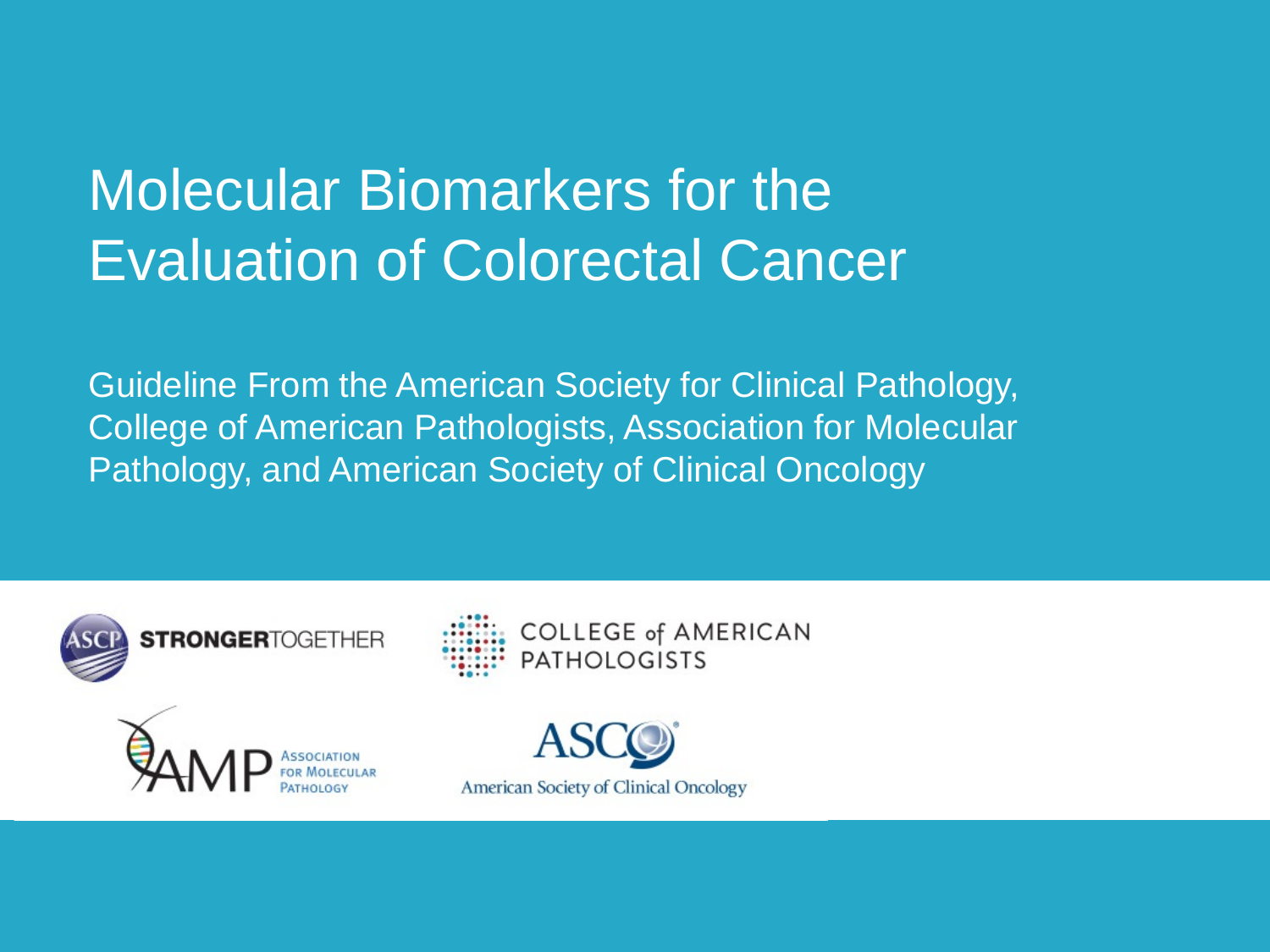

• **To establish an evidence-based guideline for molecular biomarker testing for the evaluation of colorectal cancer.**





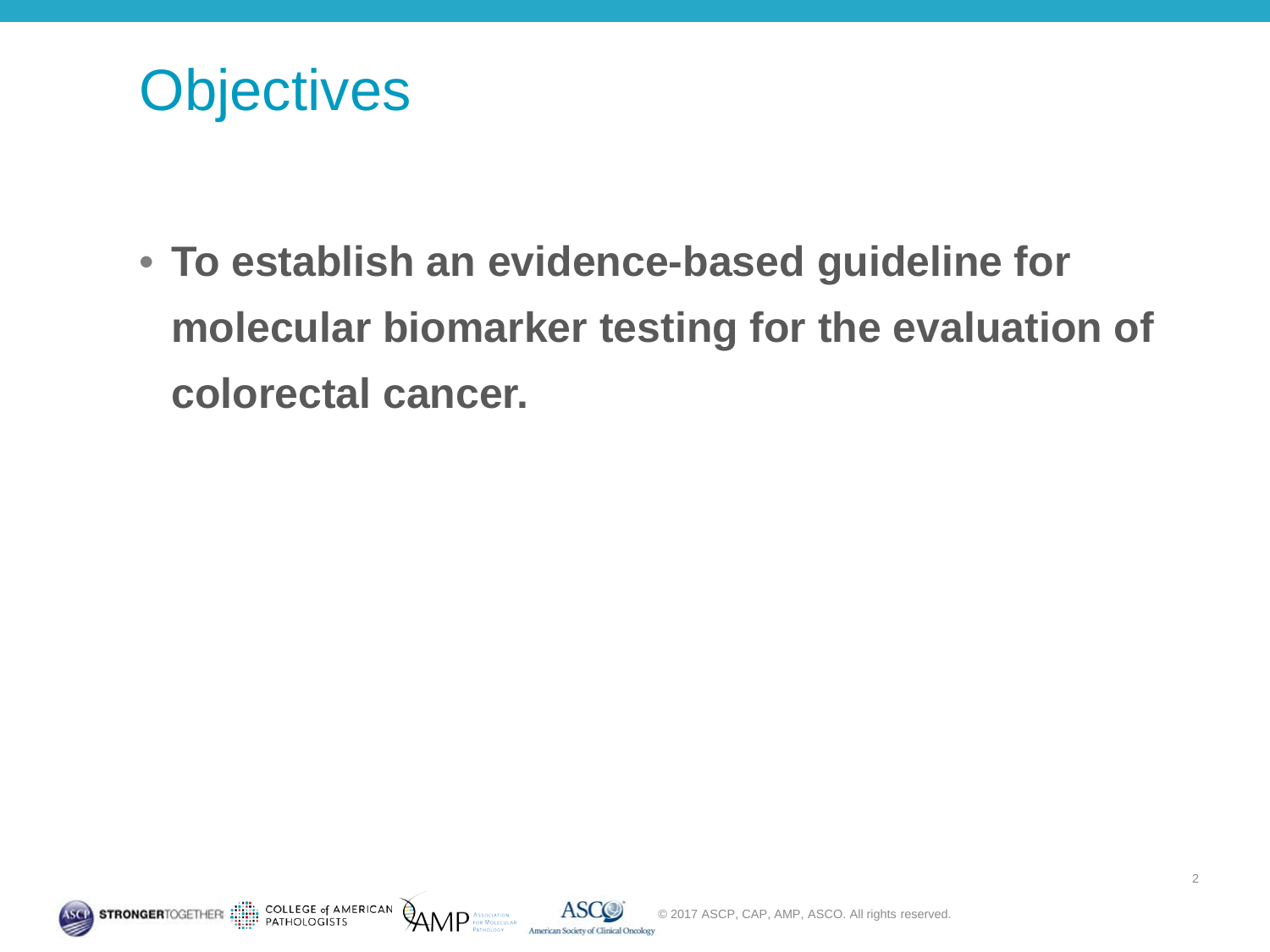COLLEGE of AMERICAN

**AMP** ASSOCIATED

**The CAP, ASCP, AMP, and ASCO convened an expert panel to systematically review published documents and develop an evidence-based guideline to:**

- **Establish evidence-based recommendations for the molecular testing of CRC tissues to guide targeted therapies and conventional chemotherapy regimens**
- **Summarize emerging molecular testing approaches for CRC and provide insight on needed studies**



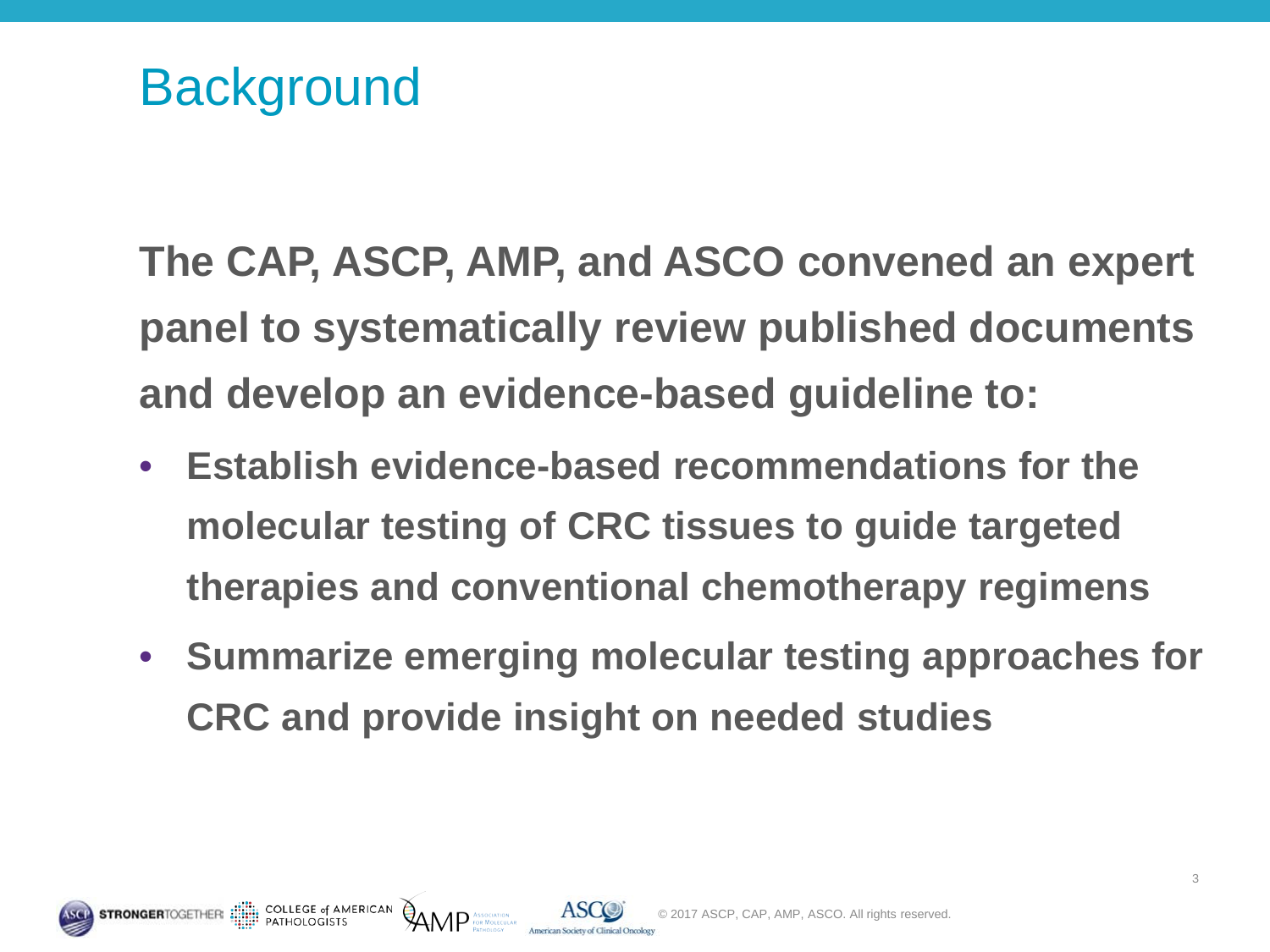#### Guideline Expert Panel

#### **Co-chairs**

**Wayne Grody, MD – ASCP Stanley Hamilton, MD – CAP Antonia Sepulveda, MD, PhD – AMP\* Carmen J. Allegra, MD – ASCO**

#### **Expert Panel Members**

**Allison Marie Cushman-Vokoun, MD,PhD Veena M Singh, MD, ACMG Joseph Willis, MD Bruce Minsky, MD Jan Anthony Nowak, MD, PhD Daniel J. Sargent, PhD Noralane M Lindor, MD William K. Funkhouser, MD, PhD Federico Alberto Monzon, MD Christopher Lieu, MD Scott Kopetz, MD**

COLLEGE of AMERICAN<br>PATHOLOGISTS

**STRONGERTOGETHER** 

**Advisory Panel Members Charles David Blanke, MD Jean-Francois Flejou, MD, PhD Heather Lynn Hampel, MS Joel Randolph Hecht, MD Kazunori Kanehira, MD Fay Kastrinos, MD, MPH Carla Beltran MacLeod, MD Pamela McAllister, PhD (Patient Advocate) Peter J O'Dwyer, MD Shuji Ogino, MD, PhD Kim Ryan (Patient Advocate) Weijing Sun, MD Josep Tabernero, MD, PhD Laura H Tang, MD, PhD**

**Mary Kay Washington, MD, PhD**

#### **Staff**

**Christina Ventura, MLS(ASCP) – CAP Lisa Fatheree, SCT(ASCP) – CAP Carol Colasacco, MLIS, SCT(ASCP) – CAP Jennifer Clark, SCT(ASCP)cm MBcm – ASCP Shiwen Song, MD, PhD – ASCP Robyn Temple-Smolkin, PhD – AMP R. Bryan Rumble – ASCO Methodologist** \*Lead Co-chair

4

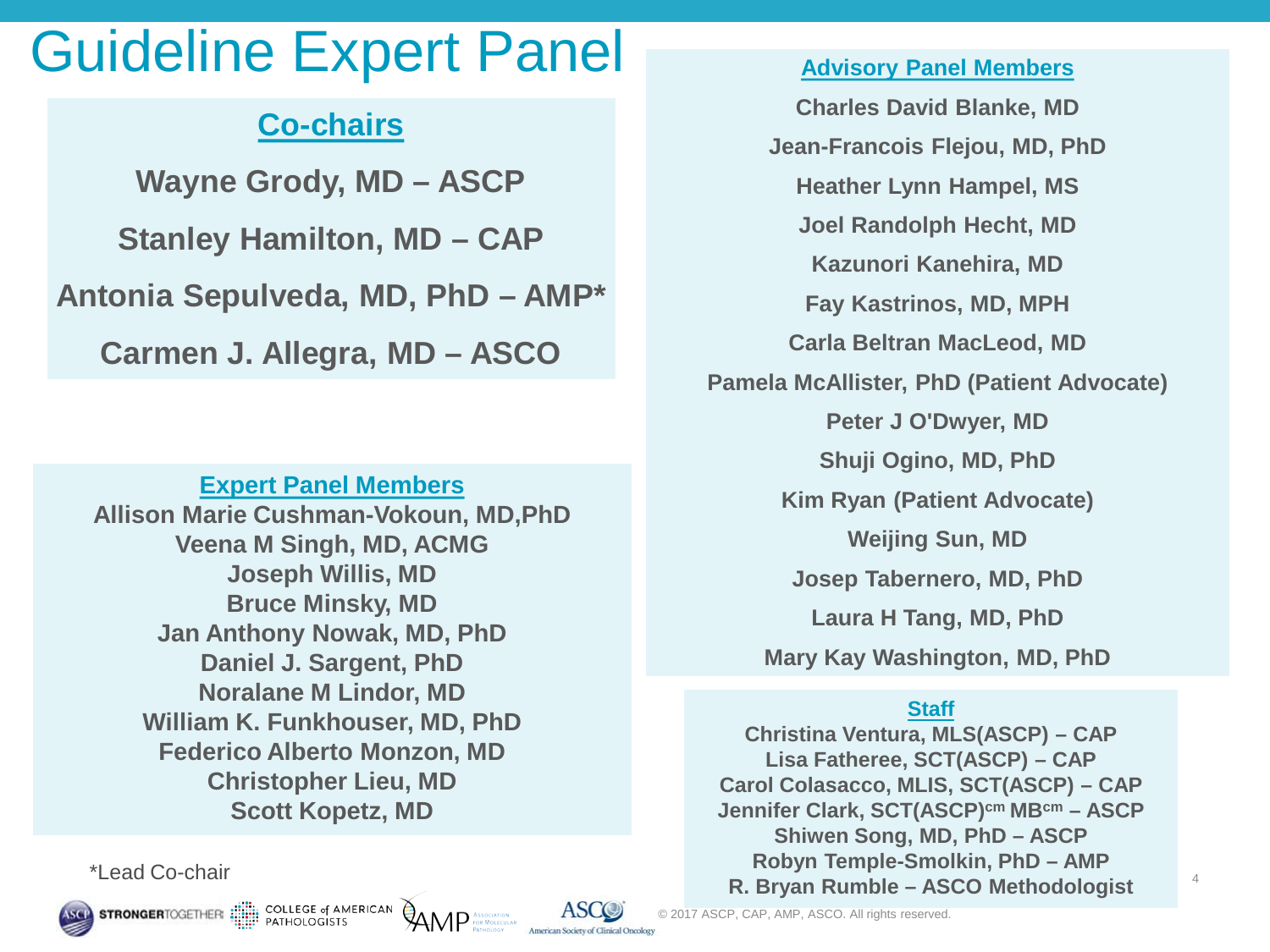#### Institute of Medicine Standards

- **Establishing transparency**
- **Management of conflict of interest (COI)**
- **Guideline development group composition**
- **Clinical practice guideline– systematic review intersection**
- **Establishing evidence foundations for and rating strength of recommendations**

COLLEGE of AMERICAN<br>PATHOLOGISTS

- **Articulation of recommendations**
- **External Review**
- **Updating**



[Clinical Practice Guidelines We Can Trust: IOM Report](http://iom.nationalacademies.org/Reports/2011/Clinical-Practice-Guidelines-We-Can-Trust/Standards.aspx)

5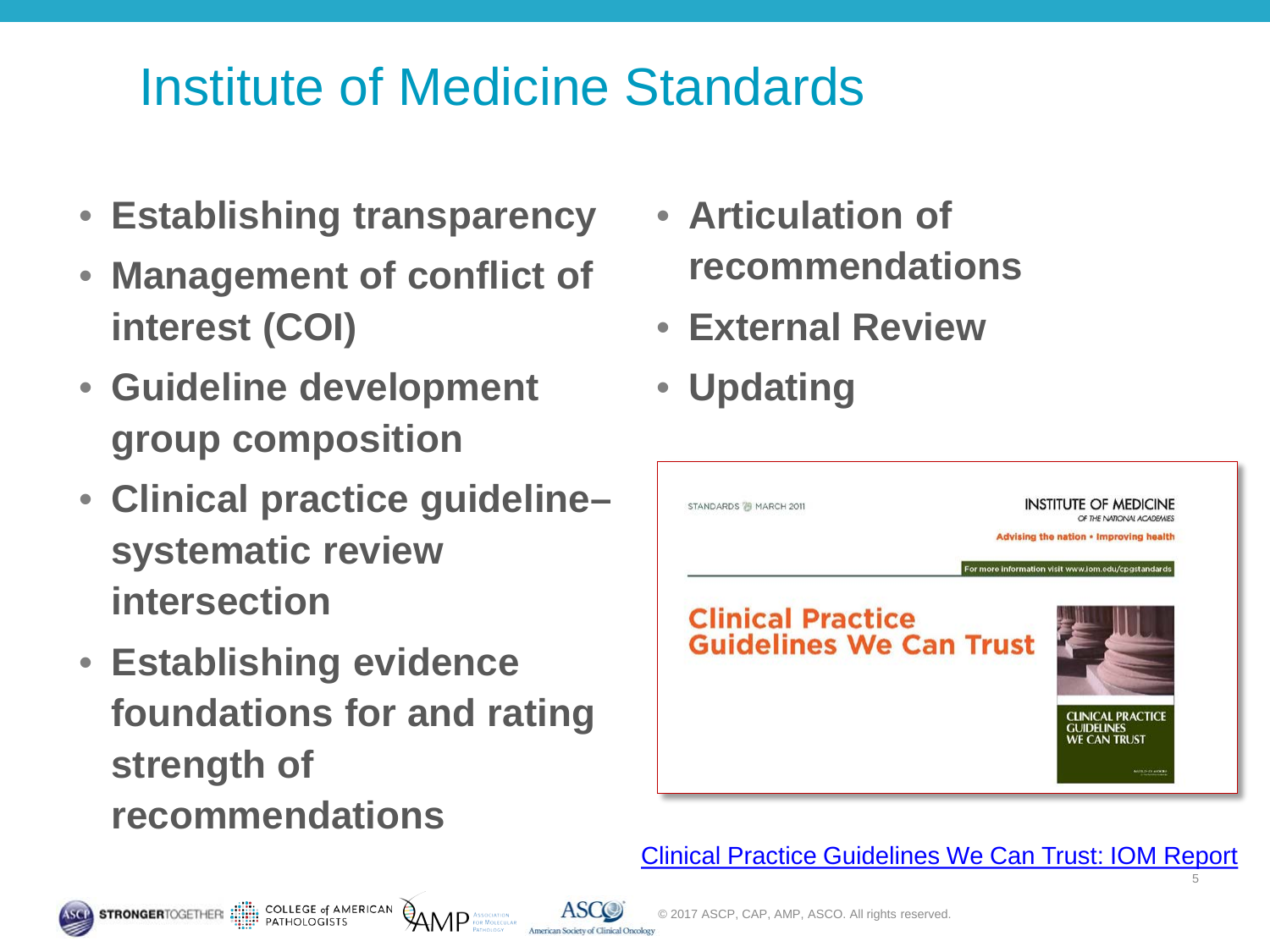#### Grades for Strength of Recommendation

| <b>Designation</b>                        | <b>Recommendation</b>                                                                                                     | <b>Rationale</b>                                                                                                                                                                                                                                      |
|-------------------------------------------|---------------------------------------------------------------------------------------------------------------------------|-------------------------------------------------------------------------------------------------------------------------------------------------------------------------------------------------------------------------------------------------------|
| <b>Strong</b><br><b>Recommendation</b>    | Recommend for or against a particular<br>molecular testing practice for colorectal<br>cancer (Can include must or should) | Supported by convincing (high) or adequate<br>(intermediate) quality of evidence and clear<br>benefit that outweighs any harms                                                                                                                        |
| <b>Recommendation</b>                     | Recommend for or against a particular<br>molecular testing practice for colorectal<br>cancer (Can include should or may)  | Some limitations in quality of evidence<br>(adequate [intermediate] or inadequate [low]),<br>balance of benefits and harms, values, or costs<br>but panel concludes that there is sufficient<br>evidence and/or benefit to inform a<br>recommendation |
| <b>Expert Consensus</b><br><b>Opinion</b> | Recommend for or against a particular<br>molecular testing practice for colorectal<br>cancer (Can include should or may)  | Serious limitations in quality of evidence<br>(inadequate [low] or insufficient), balance of<br>benefits and harms, values or costs, but panel<br>consensus is that a statement is necessary                                                          |
| <b>No</b><br><b>Recommendation</b>        | No recommendation for or against a<br>particular molecular testing practice for<br>colorectal cancer                      | Insufficient evidence or agreement of the<br>balance of benefits and harms, values, or costs<br>to provide a recommendation                                                                                                                           |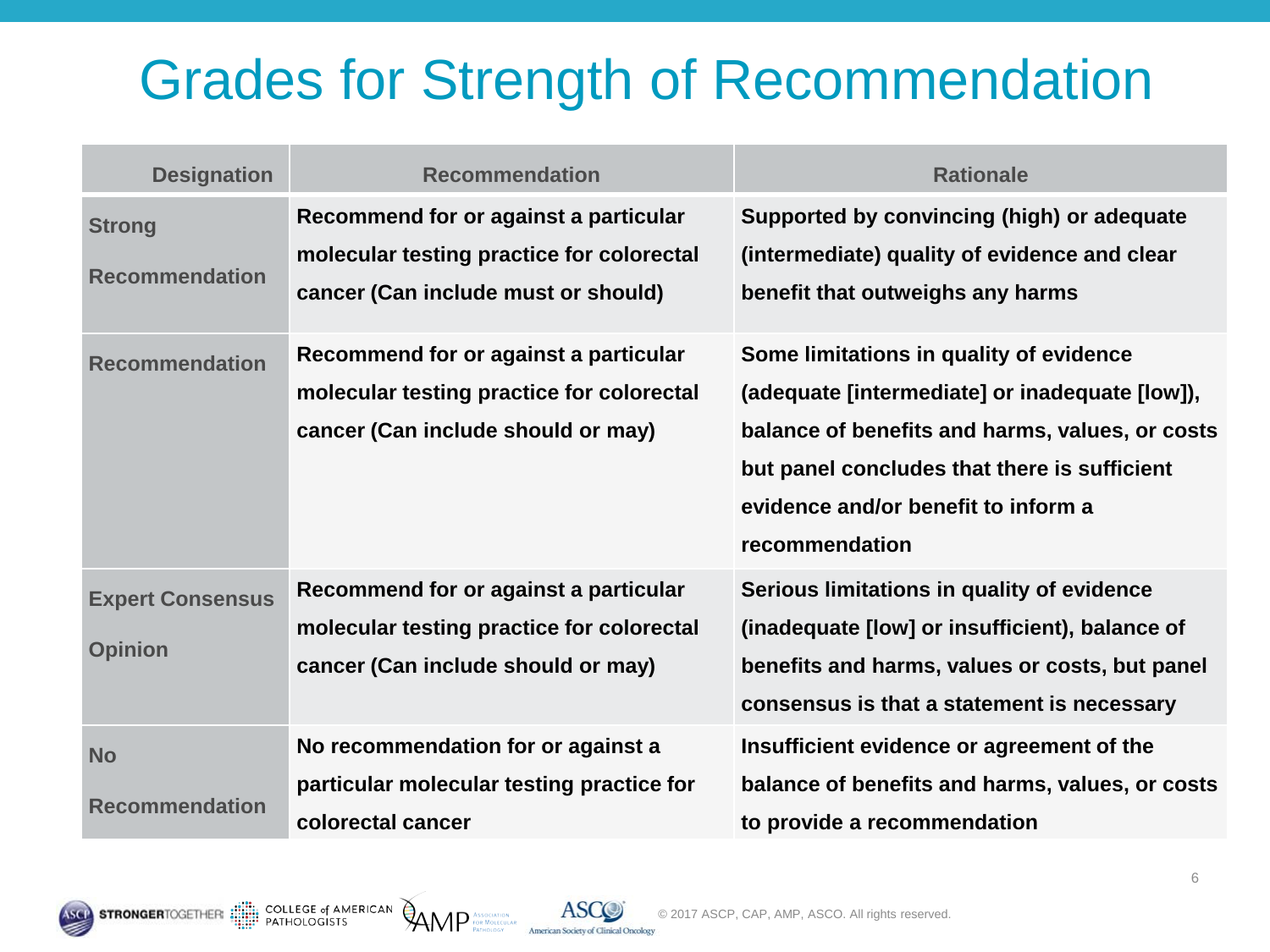# Grades for Strength of Evidence

| <b>Designation</b>  | <b>Description</b>                                                                                                                                                                                                        | <b>Quality of Evidence</b>                                                                                |
|---------------------|---------------------------------------------------------------------------------------------------------------------------------------------------------------------------------------------------------------------------|-----------------------------------------------------------------------------------------------------------|
| <b>Convincing</b>   | High confidence that available evidence reflects<br>true effect. Further research is very unlikely to<br>change the confidence in the estimate of effect.                                                                 | <b>High/Intermediate quality</b><br>evidence                                                              |
| <b>Adequate</b>     | Moderate confidence that available evidence<br>reflects true effect. Further research is likely to<br>have an important impact on the confidence in<br>estimate of effect and may change the estimate.                    | Intermediate/Low quality of<br>evidence                                                                   |
| Inadequate          | Little confidence that available evidence reflects<br>true effect. Further research is very likely to have<br>an important impact on the confidence in the<br>estimate of effect and is likely to change the<br>estimate. | Low/Insufficient evidence and<br>expert panel uses formal<br>consensus process to reach<br>recommendation |
| <b>Insufficient</b> | Evidence is insufficient to discern net effect. Any<br>estimate of effect is very uncertain.                                                                                                                              | Insufficient evidence and expert<br>panel uses formal consensus<br>process to reach recommendation        |

Adapted by permission from BMJ Publishing Group Limited. GRADE: an emerging consensus on rating quality of evidence and strength of recommendations. Guyatt GH, et al; GRADE Working Group. 2008;336(7650):924-926.9

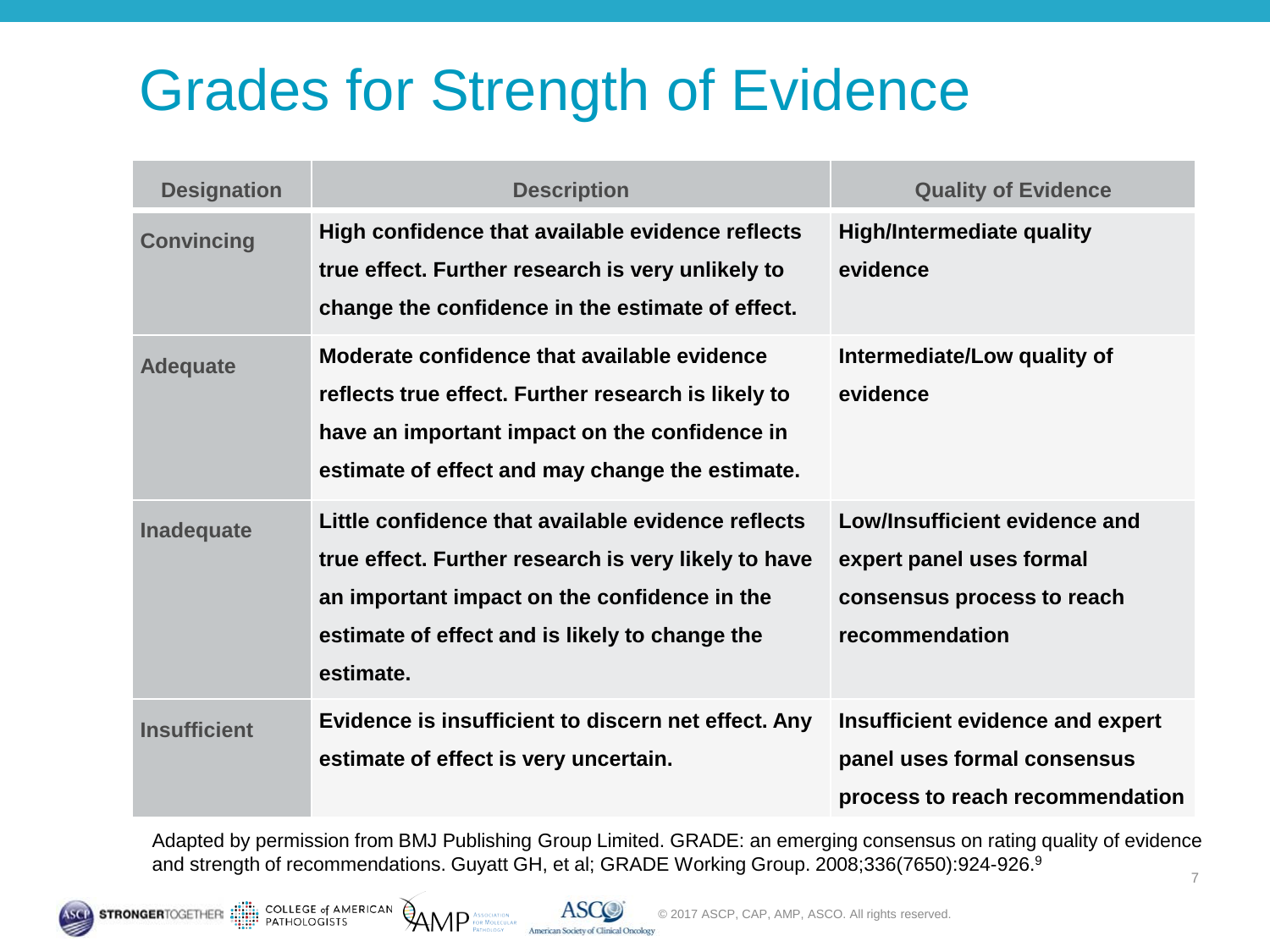# Systematic Evidence Review

- **Identify Key Questions**
- **Literature search**
- **Data extraction**
- **Develop proposed recommendations**
- **Open comment period**
- **Considered judgment process**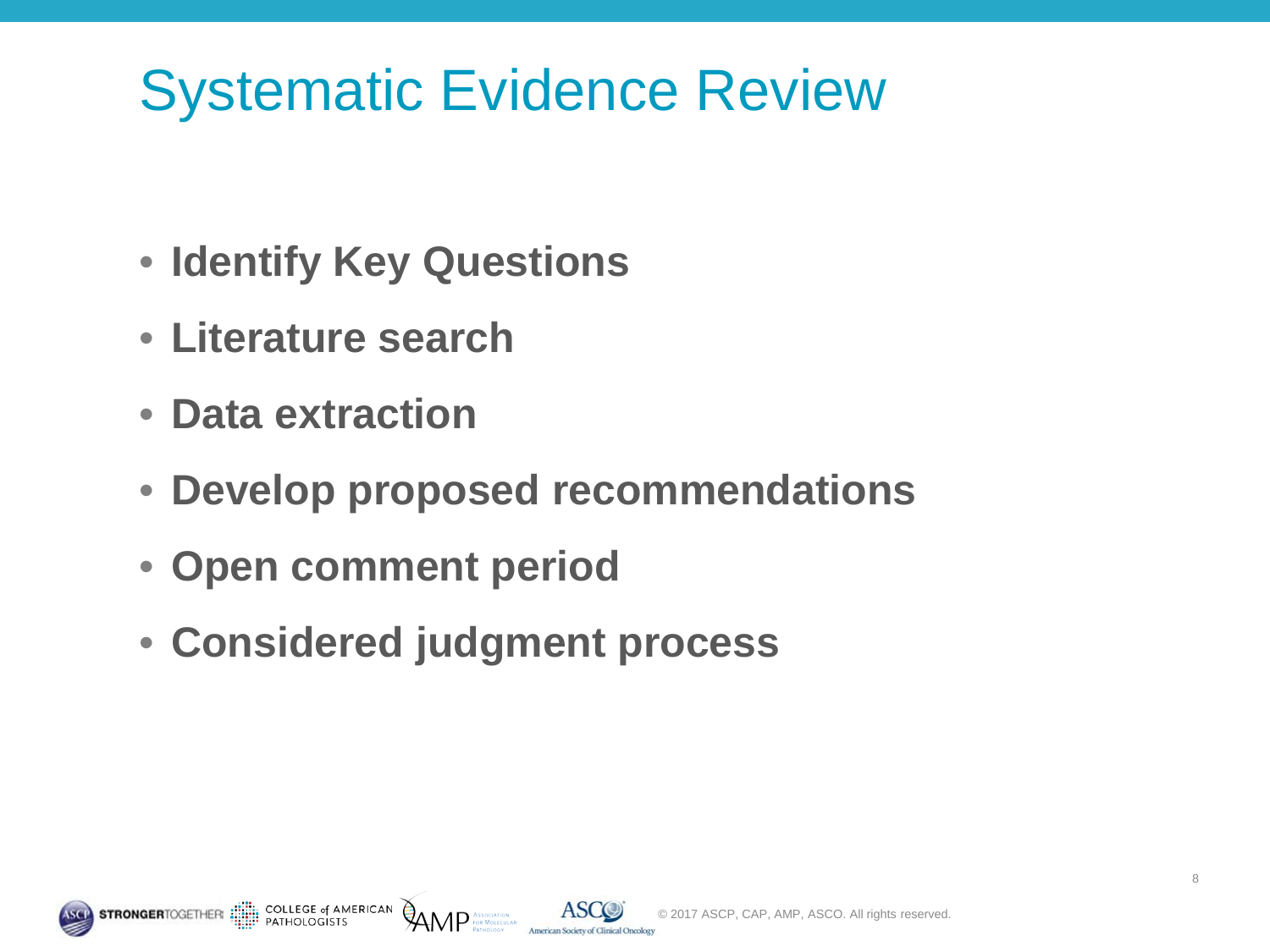#### Molecular Testing Guidelines for Colorectal Cancer: Overarching Key Questions

- **What biomarkers are useful for colorectal cancer (CRC) management (selection of patients for targeted and conventional therapies)?**
- **How should tissue specimens be processed for biomarker testing for CRC management?**
- **How should biomarker testing for CRC management be performed?**
- **How should molecular testing of CRC be implemented and operationalized?**
- **Should other genes/biomarkers be routinely tested in CRC?** All the contract of the contract of the contract of the contract of the contract of the contract of the contract of the contract of the contract of the contract of the contract of the contract of the contract of the

**STRONGER**TOGETHER: ENTERTAINMENT PATHOLOGISTS

AMP<sup>ASSOCIATION</sup>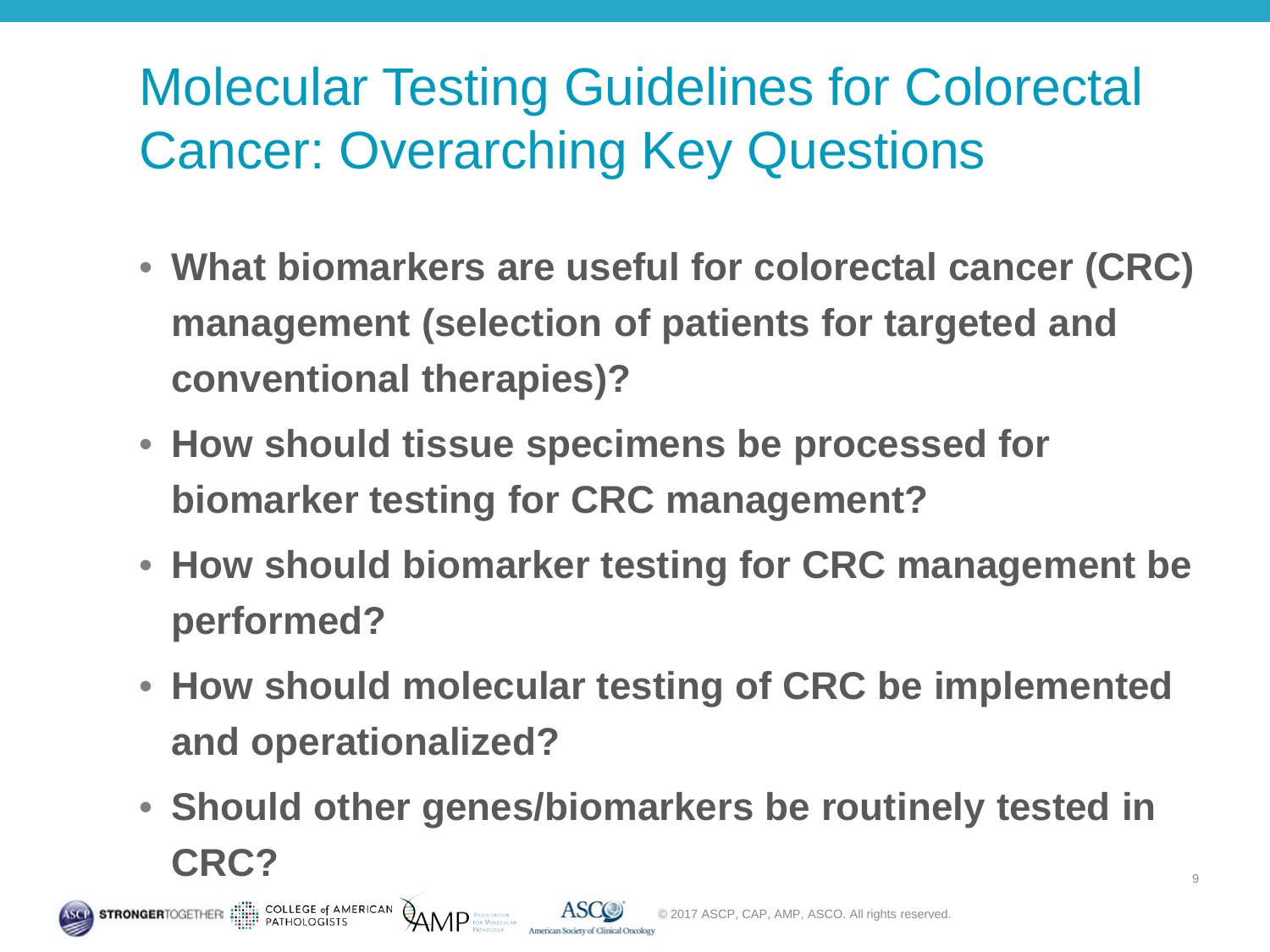# Systematic Review

- **Systematic literature search: Initial dates from Jan 1, 2008 through Aug 1, 2013 with a literature refresh with dates covering through February 12, 2015**
- **Title-Abstract Screen: 4,497 abstracts**
- **Full-text Article Review: 866 articles**
- **Data Extraction: 123 articles for data extraction and qualitative analysis; Over 70+ systematic reviews and meta-analyses analyzed**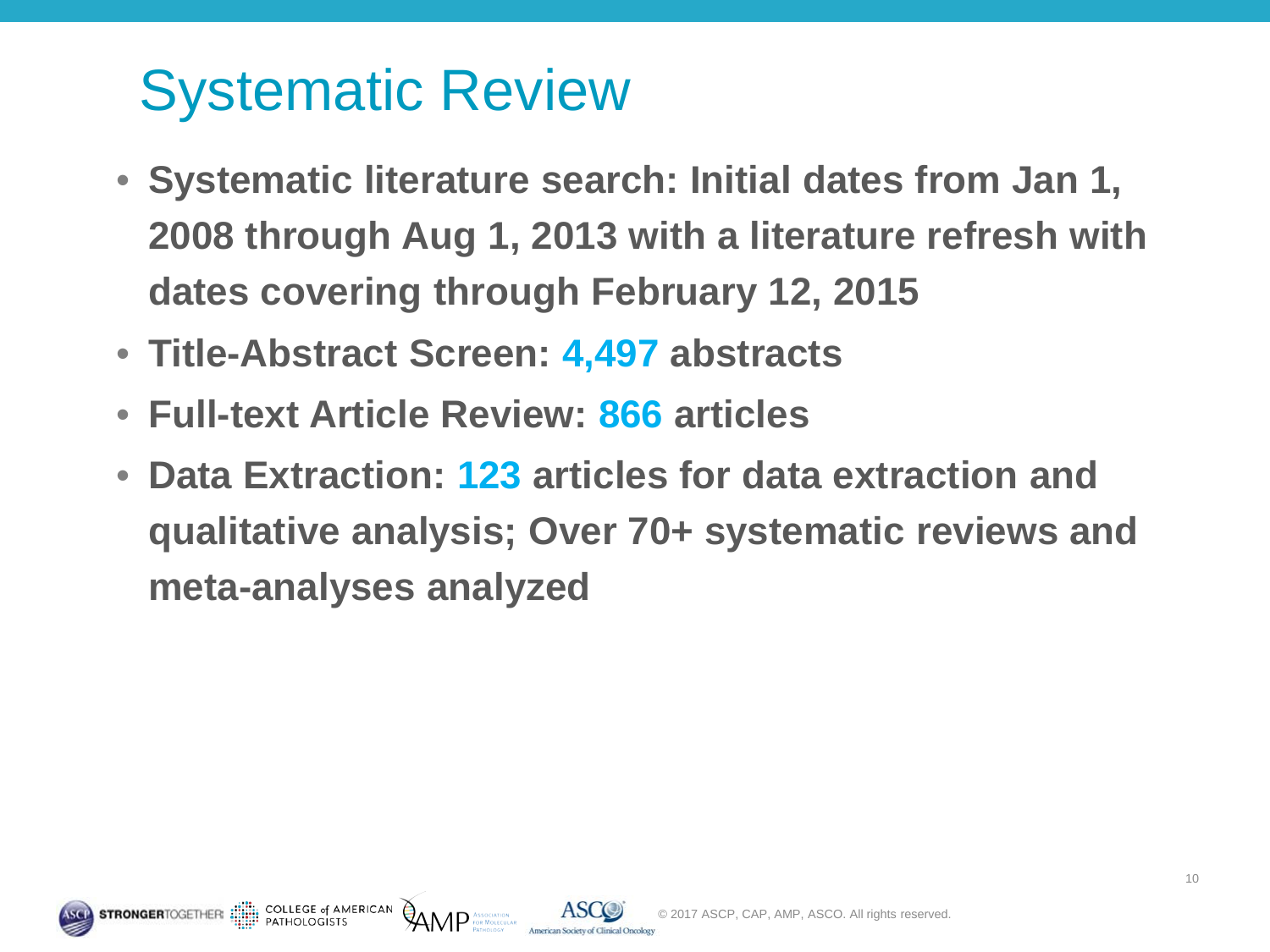# Systematic Review, continued

- **All expert panel members participated in the systematic review of the literature.**
- **The expert panel convened to review the extracted data and drafted recommendations.**
- **The draft recommendations were available for public commentary in April 2015.**
- **Draft recommendations were updated based on public commentary in July 2015.**

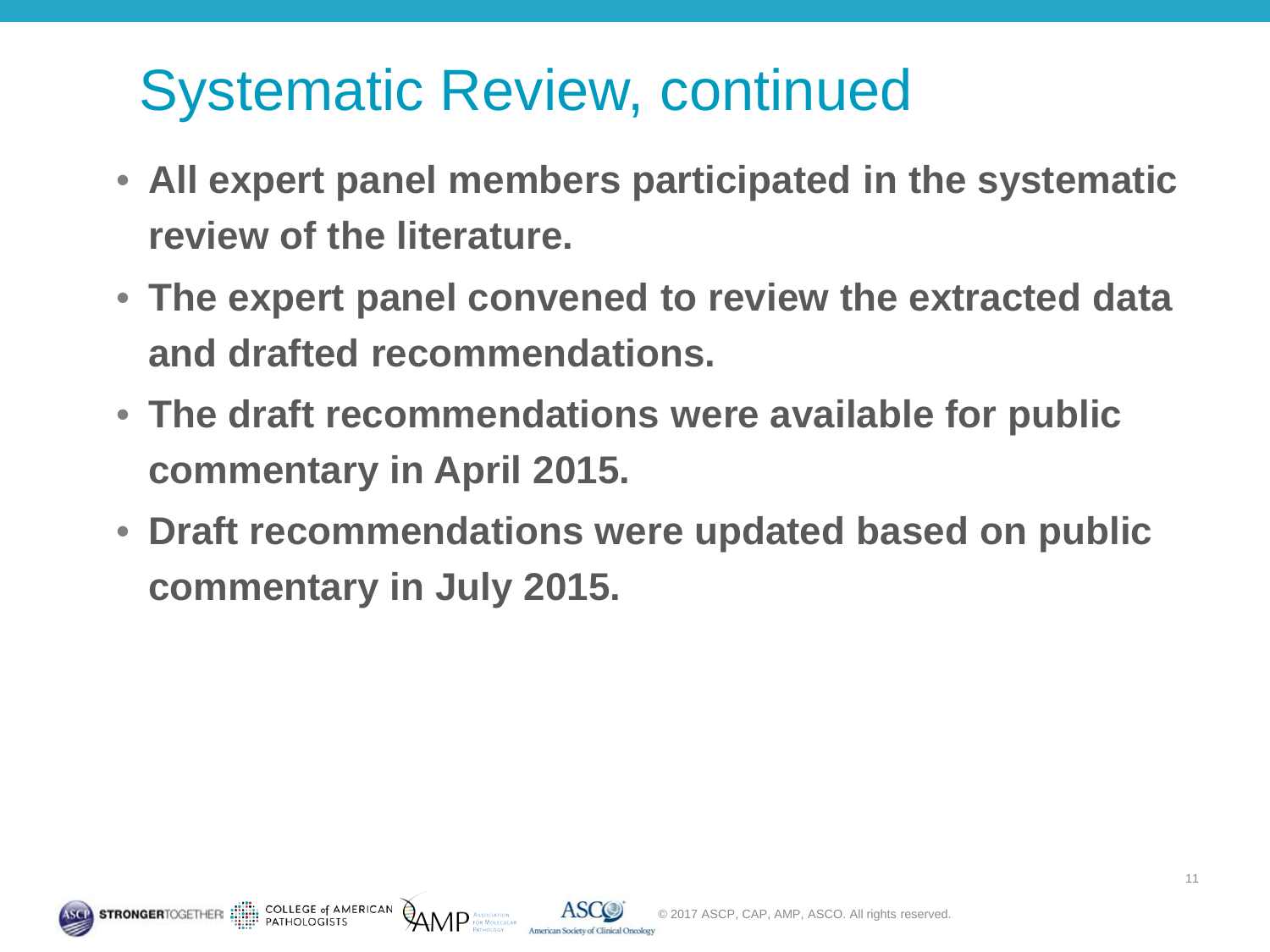# **Guideline Statements**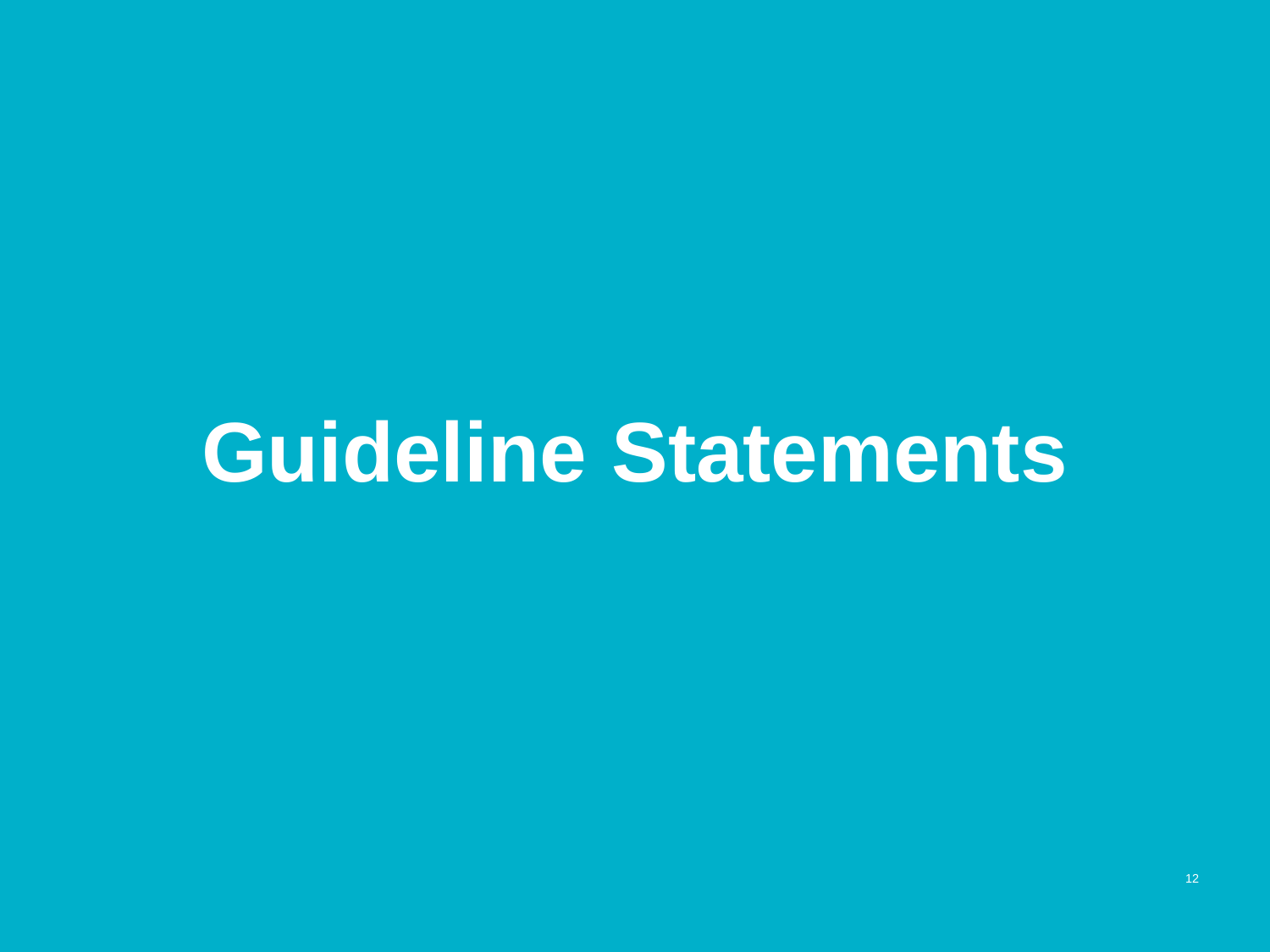• **Key Question: What biomarkers are useful for colorectal cancer (CRC) management (selection of patients for targeted and conventional therapies)?**



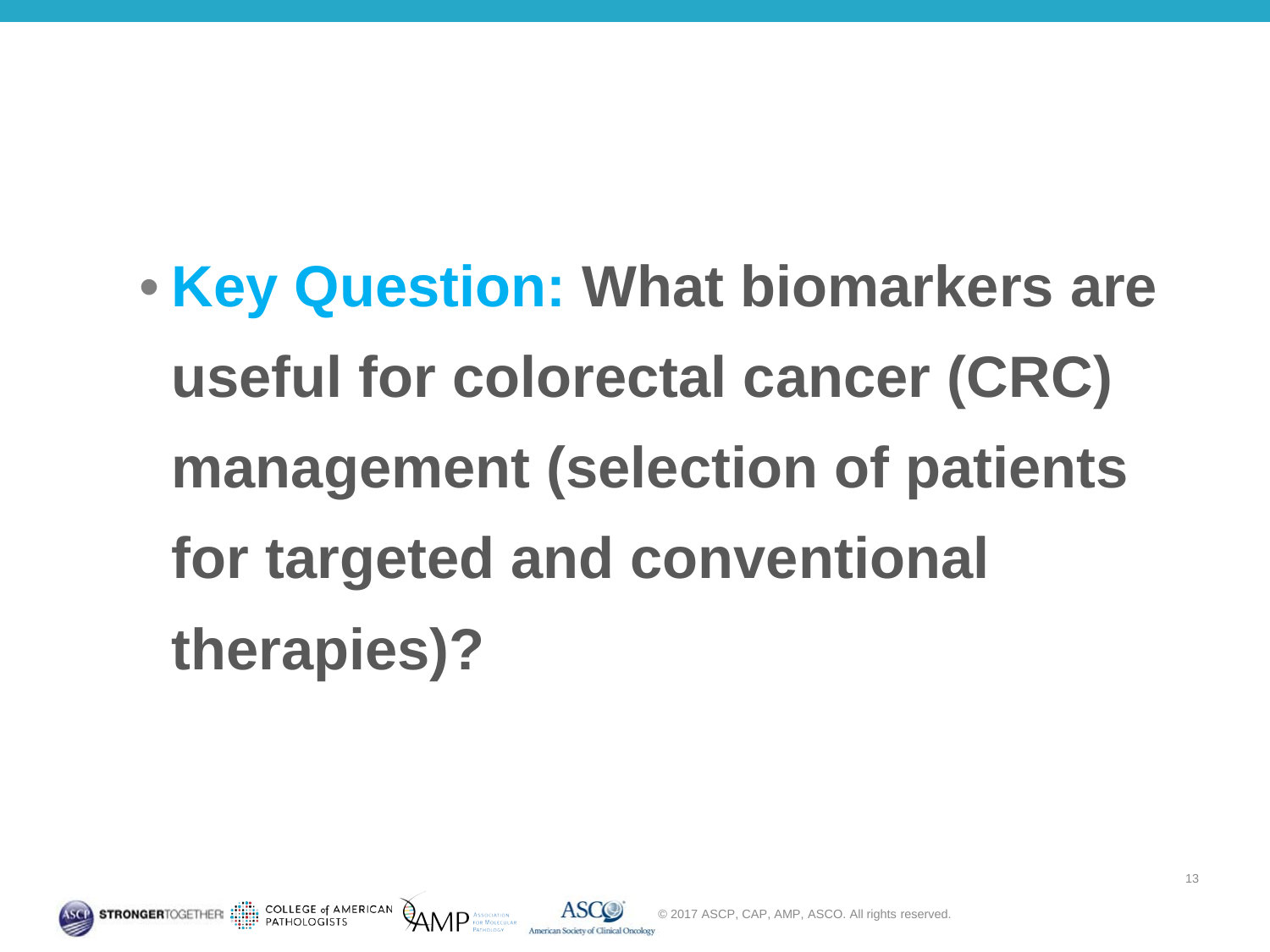**Recommendation: Patients with CRC being considered for anti-EGFR therapy must receive** *RAS* **mutational testing. Mutational analysis should include** *KRAS* **and** *NRAS* **codons 12, 13 of exon 2, 59, 61 of exon 3, and 117 and 146 of exon 4 ("expanded" or "extended"** *RAS***).** *Rationale:* **311 primary studies with 74,546 patients that reported treatment outcomes between** *RAS* **mutation vs.** *RAS* **nonmutated(nm)/wild type(wt)**

- **Studies reported a pooled survival advantage for patients treated with anti-EGFR monoclonal antibody (MoAb) with** *KRAS* **nm/wt vs** *KRAS* **mutation tumors.**
- **Significant progression free survival (PFS) advantage for adding anti-EGFR MoAb therapy for** *KRAS* **nm/wt tumors compared to chemotherapy alone.**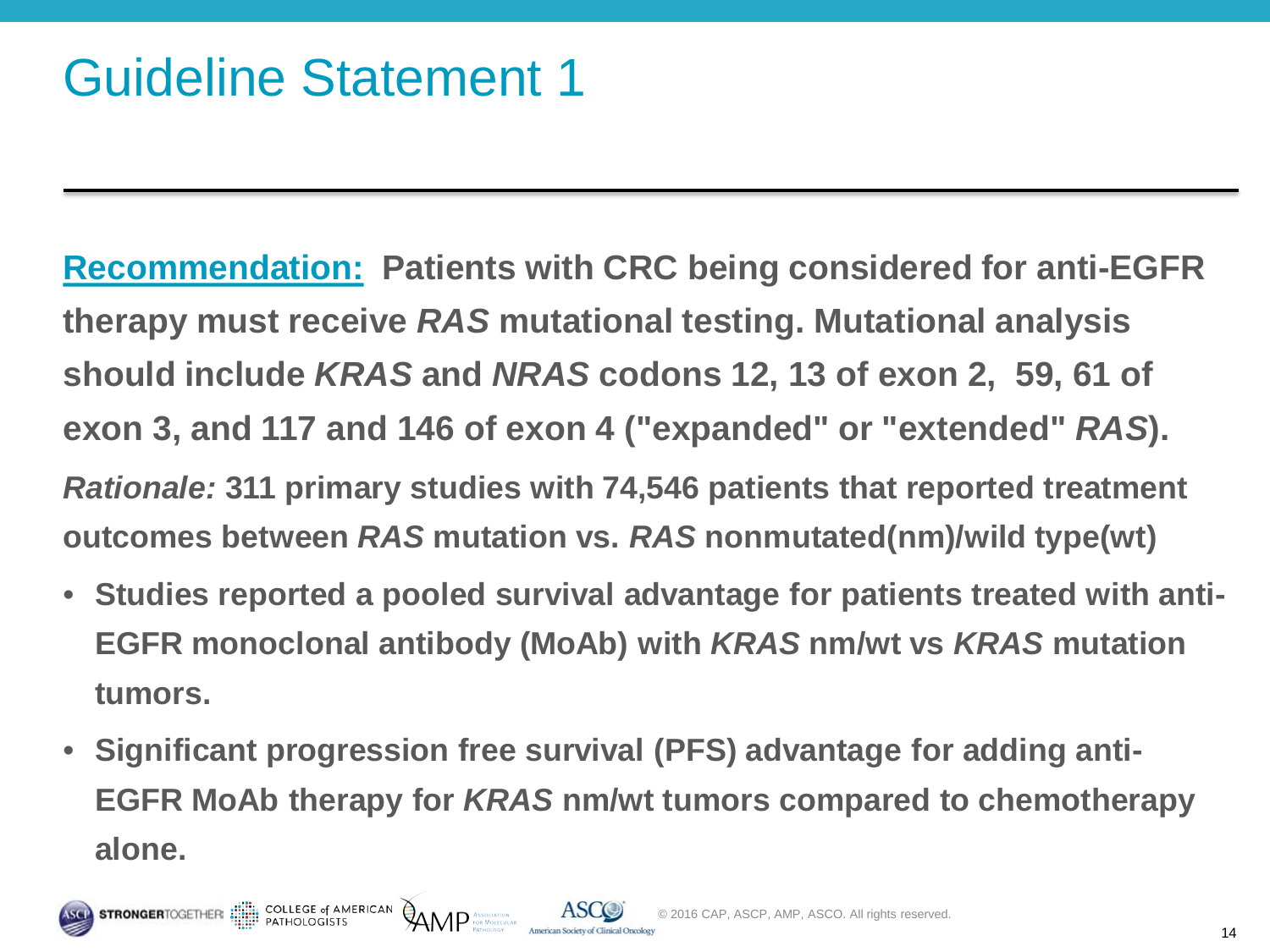#### Guideline Statement 1, continued

**Recommendation: Patients with CRC being considered for anti-EGFR therapy must receive** *RAS* **mutational testing. Mutational analysis should include** *KRAS* **and** *NRAS* **codons 12, 13 of exon 2, 59, 61 of exon 3, and 117 and 146 of exon 4 ("expanded" or "extended"** *RAS***).**

- **Studies reported an overall response rate (ORR) advantage for adding EGFR monoclonal antibody to chemotherapy for patients with** *KRAS* **nonmutated/wild type.**
- **There is also conclusive evidence regarding other** *RAS* **mutations in** *KRAS* **exons 2, 3, and 4 and** *NRAS* **exons 2, 3, and 4 associated to nonresponse of metastatic CRC to anti-EGFR monoclonal antibody therapy.**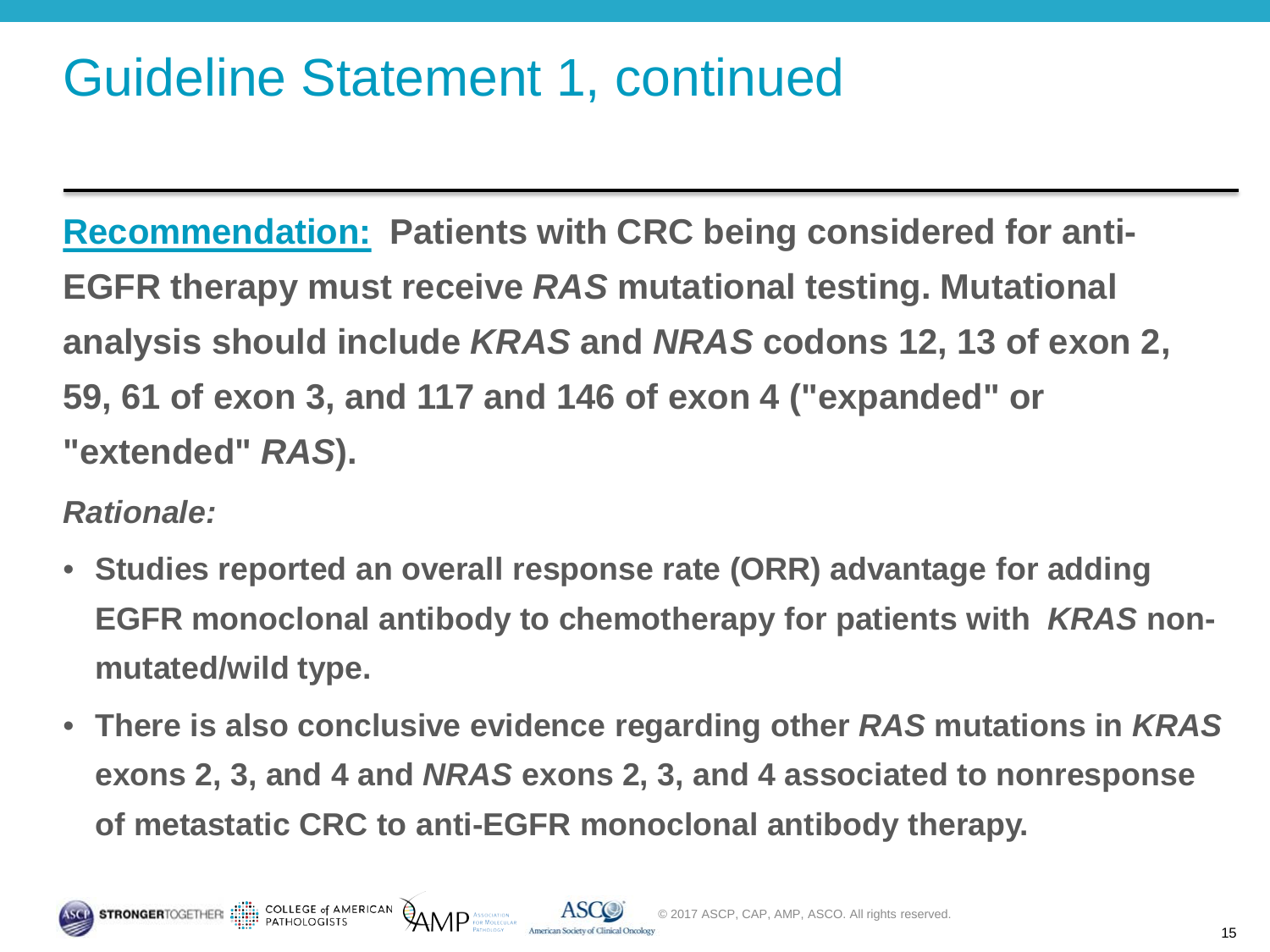#### Guideline Statement 1, continued

 $\mathsf{AND}$  Association

**Recommendation: Patients with CRC being considered for anti-EGFR therapy must receive** *RAS* **mutational testing. Mutational analysis should include** *KRAS* **and** *NRAS* **codons 12, 13 of exon 2, 59, 61 of exon 3, and 117 and 146 of exon 4 ("expanded" or "extended"** *RAS***).** *Rationale:* 

- **Patients with colorectal cancers that are** *KRAS* **exon 2 nm/wt but harbor**  *RAS* **mutations in** *KRAS* **exons 3 and 4 or** *NRAS* **exons 2, 3, and 4 also have significantly inferior anti-EGFR treatment outcomes benefit compared with those without any** *RAS* **mutations.**
- **No progression free survival (PFS) or overall survival (OS) benefit with use of anti-EGFR mAbs for tumors harboring any** *RAS* **mutation (Sorich MJ et al. 2014).**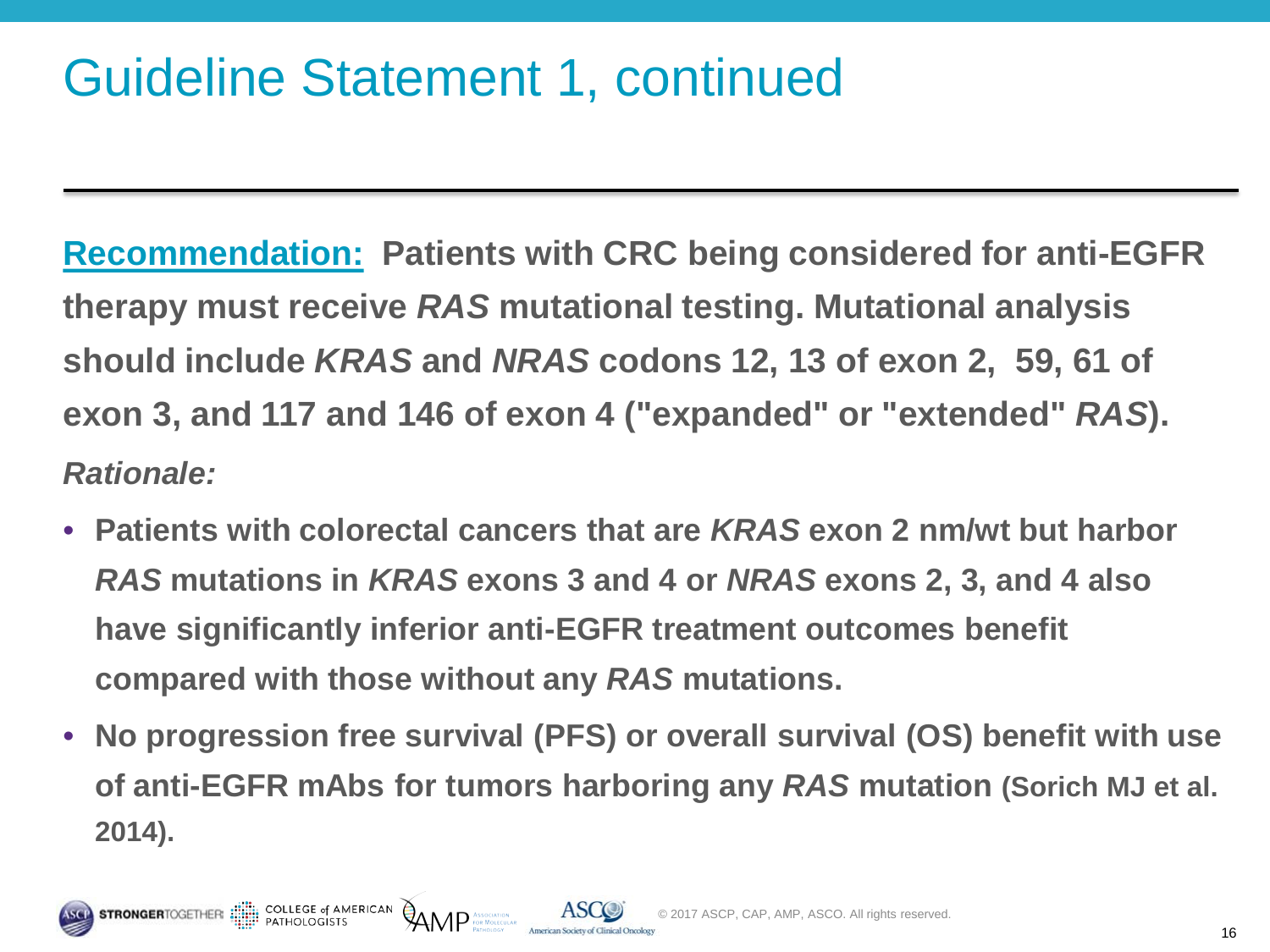**EXECUTE SET A MERICAN**<br>PATHOLOGISTS

**Recommendation:** *BRAF* **V600 (***BRAF* **c.1799 [p.V600]) position mutational analysis should be performed in CRC tissue in selected patients with colorectal carcinoma for prognostic stratification.** *Rationale:* 

- **Studies show that patients with advanced CRC with a** *BRAF* **mutation show poorer progression free survival (PFS), overall survival (OS), and a decreased response rate to anti-EGFR therapy.**
- **Patients with** *BRAF* **mutation showed modest beneficial impact from the use of anti-EGFR agents relative to those patients with** *RAS* **mutation.**
- **CRC patients with** *BRAF* **mutation have worse outcome relative to nonmutated patients.**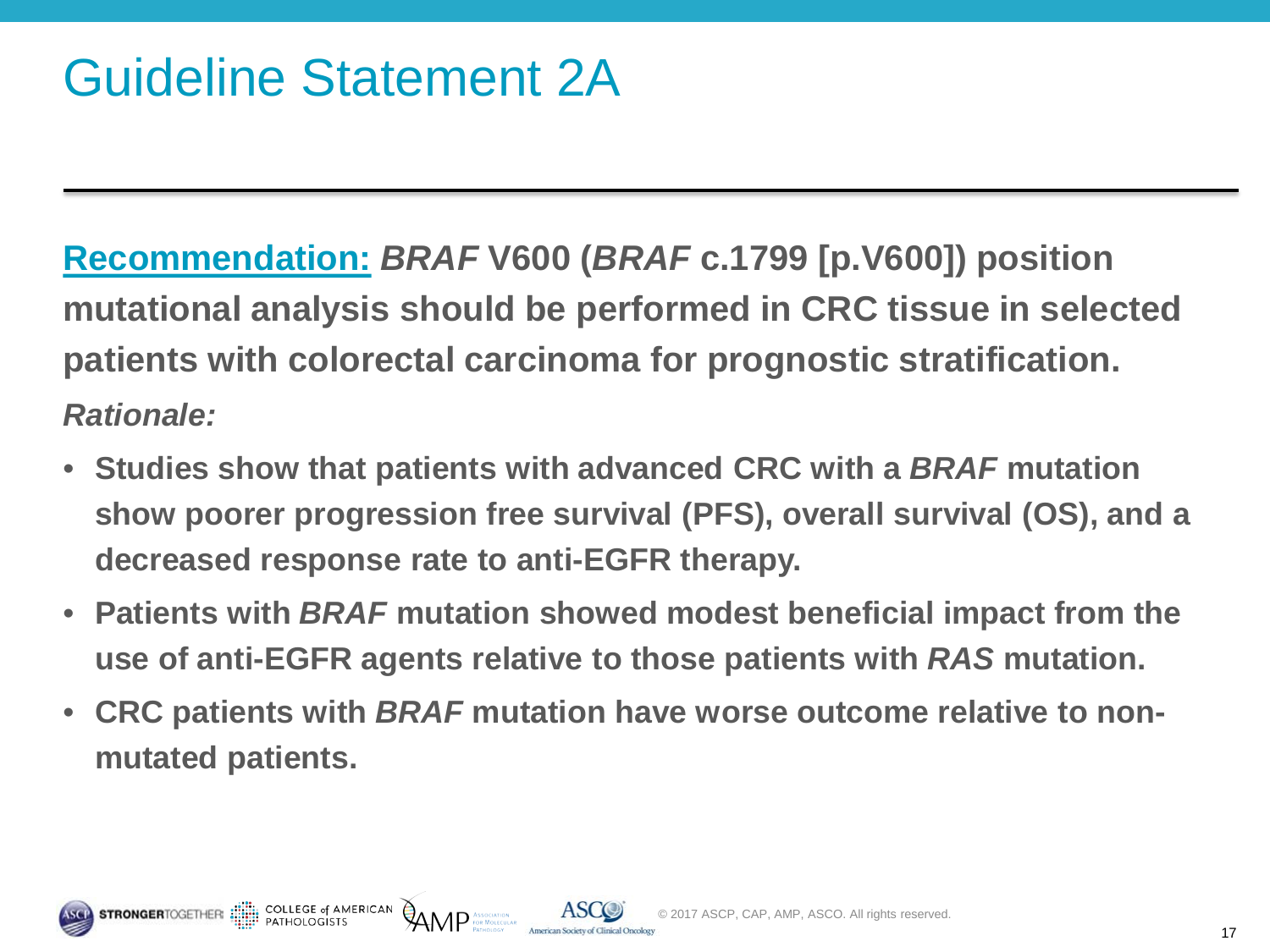**EXECUTE SET A MERICAN**<br>PATHOLOGISTS

**Recommendation:** *BRAF* **p.V600 mutational analysis should be performed in dMMR tumors with loss of** *MLH1* **to evaluate for Lynch Syndrome risk. Presence of a** *BRAF* **mutation strongly favors a sporadic pathogenesis. The absence of** *BRAF* **mutation does not exclude risk of Lynch syndrome.**

- **Testing for** *BRAF* **mutations may help distinguish between germline from epigenetic dMMR, especially in the cases where the dMMR is the result of the epigenetic silencing of** *MLH1***.**
- **Testing may help to further refine the risk of Lynch syndrome for patients with germline-based dMMR.**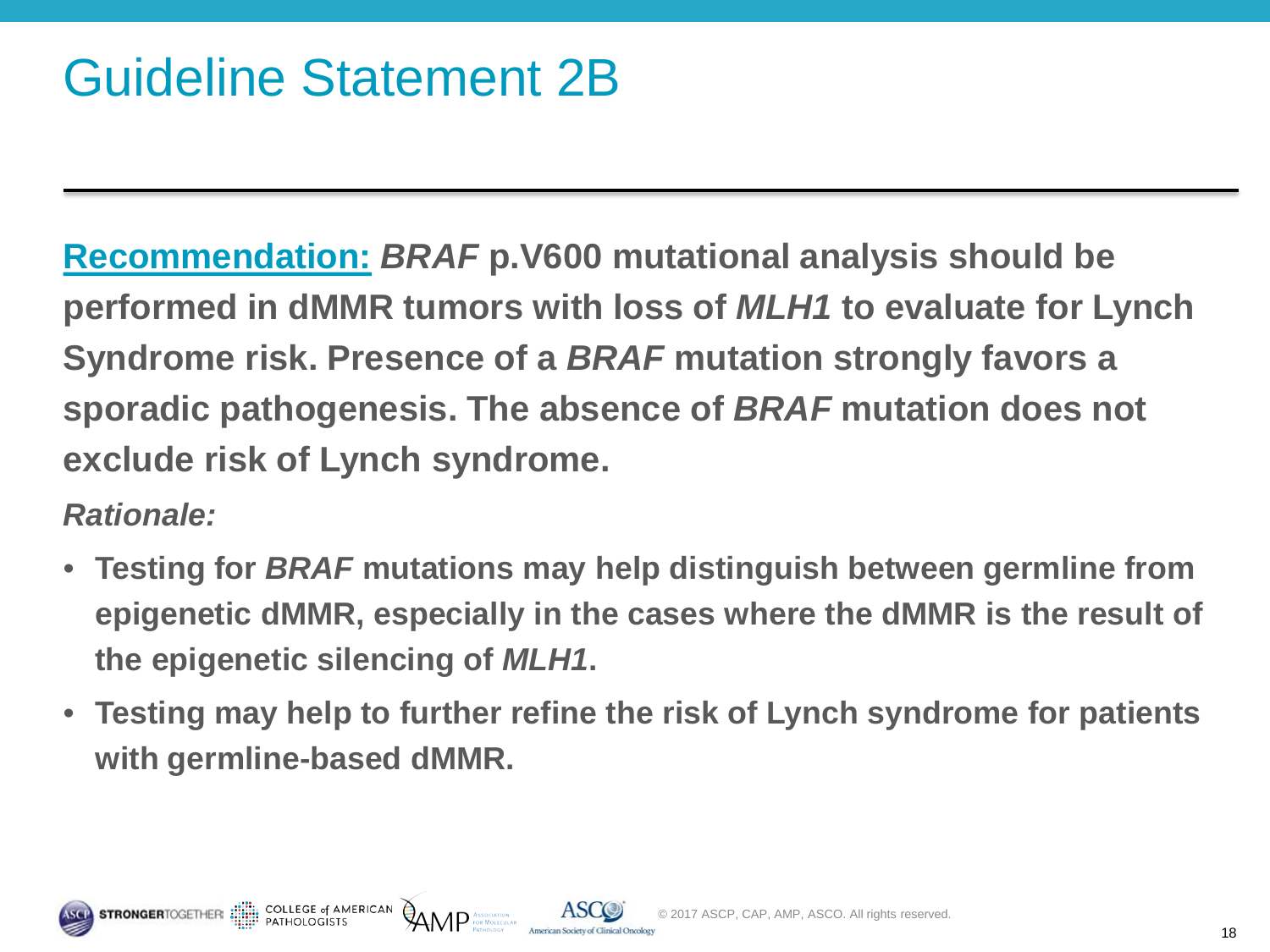**Recommendation: Clinicians should order mismatch repair status testing in patients with colorectal cancers for the identification of patients at high risk for Lynch syndrome and/or prognostic stratification.**

- **Diagnosis of Lynch Syndrome is important to allow patients to actively manage cancer risks to benefit gene mutation carriers.**
- **Emerging data indicate that MMR status may have predictive value in some settings, specifically in patients with advanced disease being considered for anti-programmed cell death protein-1 (PD-1)/ programmed cell death ligand protein-1 (PD-L1) immune checkpoint inhibitor therapy.**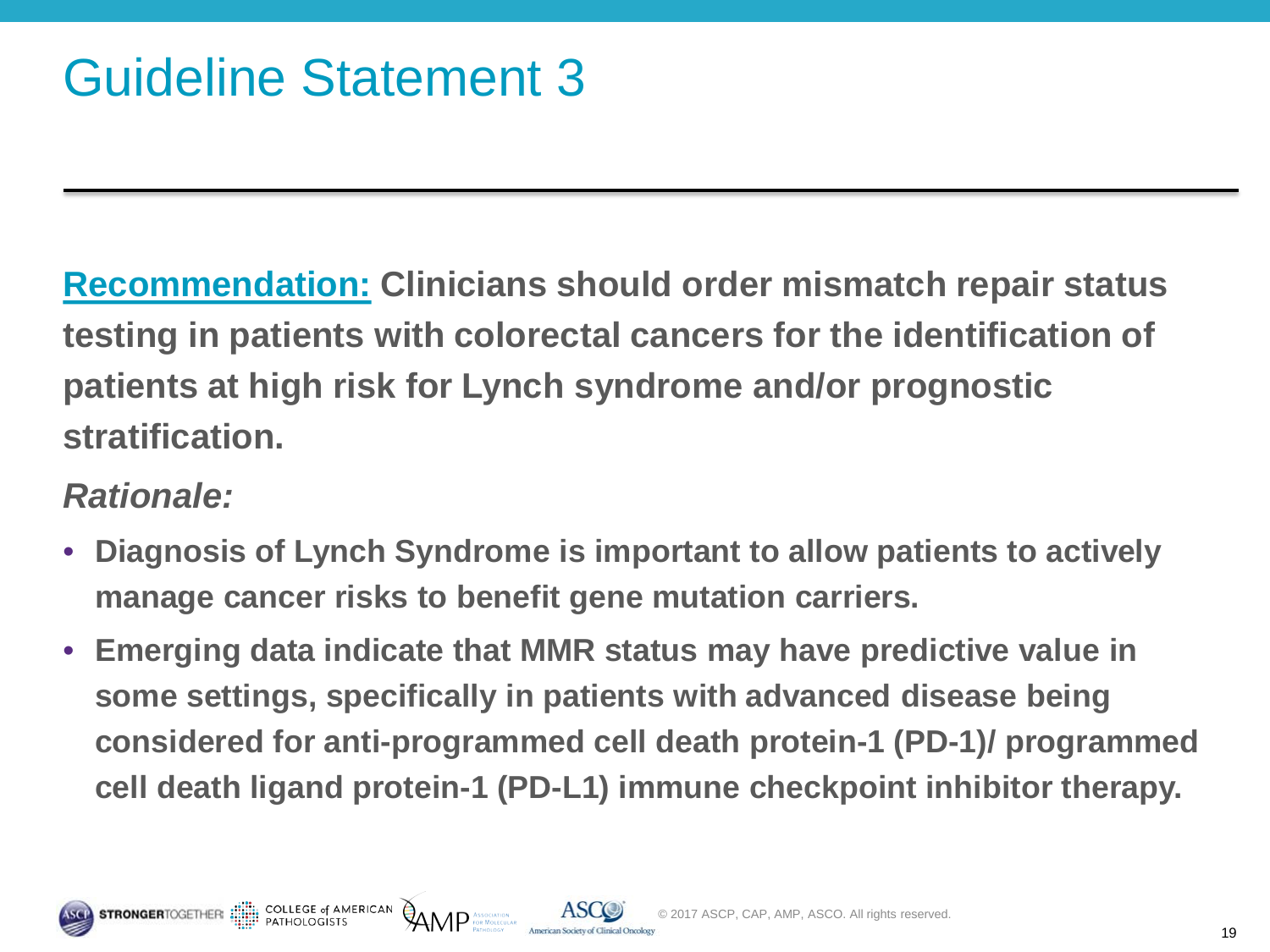**STRONGERTOGETHER THE PATHOLOGISTS AND AND ASSOCIATION** 

**No Recommendation: There is insufficient evidence to recommend** *BRAF* **c.1799 p.V600 mutational status as a predictive molecular marker for response to anti**‐**EGFR inhibitors.**

- **Studies used nonrandomized cohorts which makes the evaluation of the potential predictive value of the** *BRAF* **p.V600 mutation difficult to determine.**
- **With the low mutation prevalence , the evaluation of the relative benefit of anti-EGFR inhibitors is also difficult to determine.**
- **A meta-analysis (M-A) of 463 patients with** *KRAS* **wild-type (wt) and** *BRAF* **p.600 mutation did not provide sufficient evidence to determine the magnitude of benefits seen in** *KRAS/BRAF* **wt tumors.**
- **Another M-A showed that EGFR monoclonal antibody therapy in** *BRAF* **p.600 mutation patients was not associated with significant OS (***p***=.43), although shows a better PFS (***p***=.07).**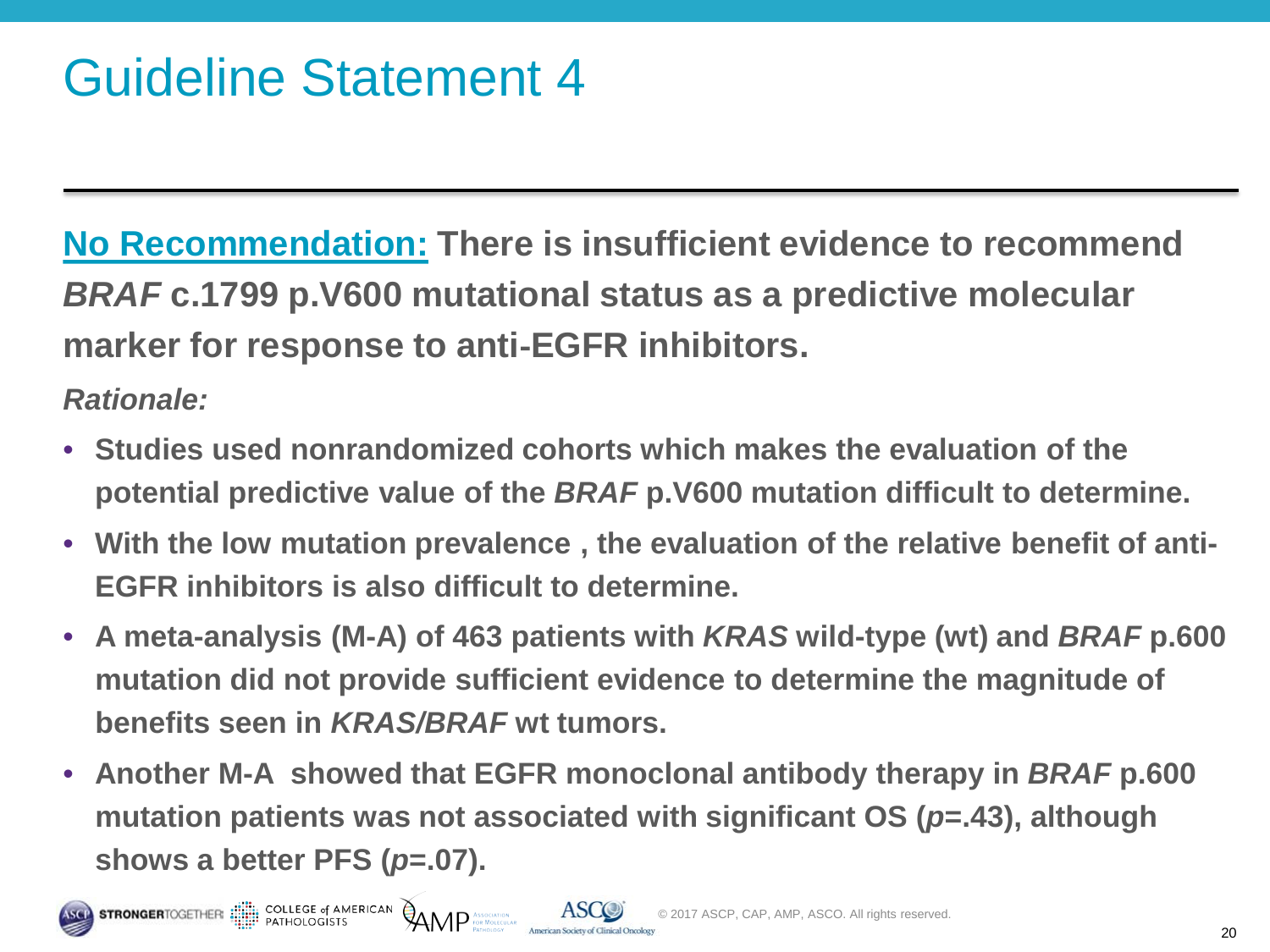COLLEGE of AMERICAN

**No Recommendation: There is insufficient evidence to recommend**  *PIK3CA* **mutational analysis of colorectal carcinoma tissue for therapy selection outside of a clinical trial.** 

*Note:* **Retrospective studies have suggested improved survival with post**‐**operative aspirin use in patients whose colorectal carcinoma harbors a** *PIK3CA* **mutation.**

- **Comprehensive** *PIK3CA* **testing would increase response rate in the firstline setting by only 1%.**
- **The prognostic impact of** *PIK3CA* **in stage I to III disease has been inconsistent.**
- **Multiple prospective observational studies have demonstrated an association between aspirin use and decreased CRC mortality.**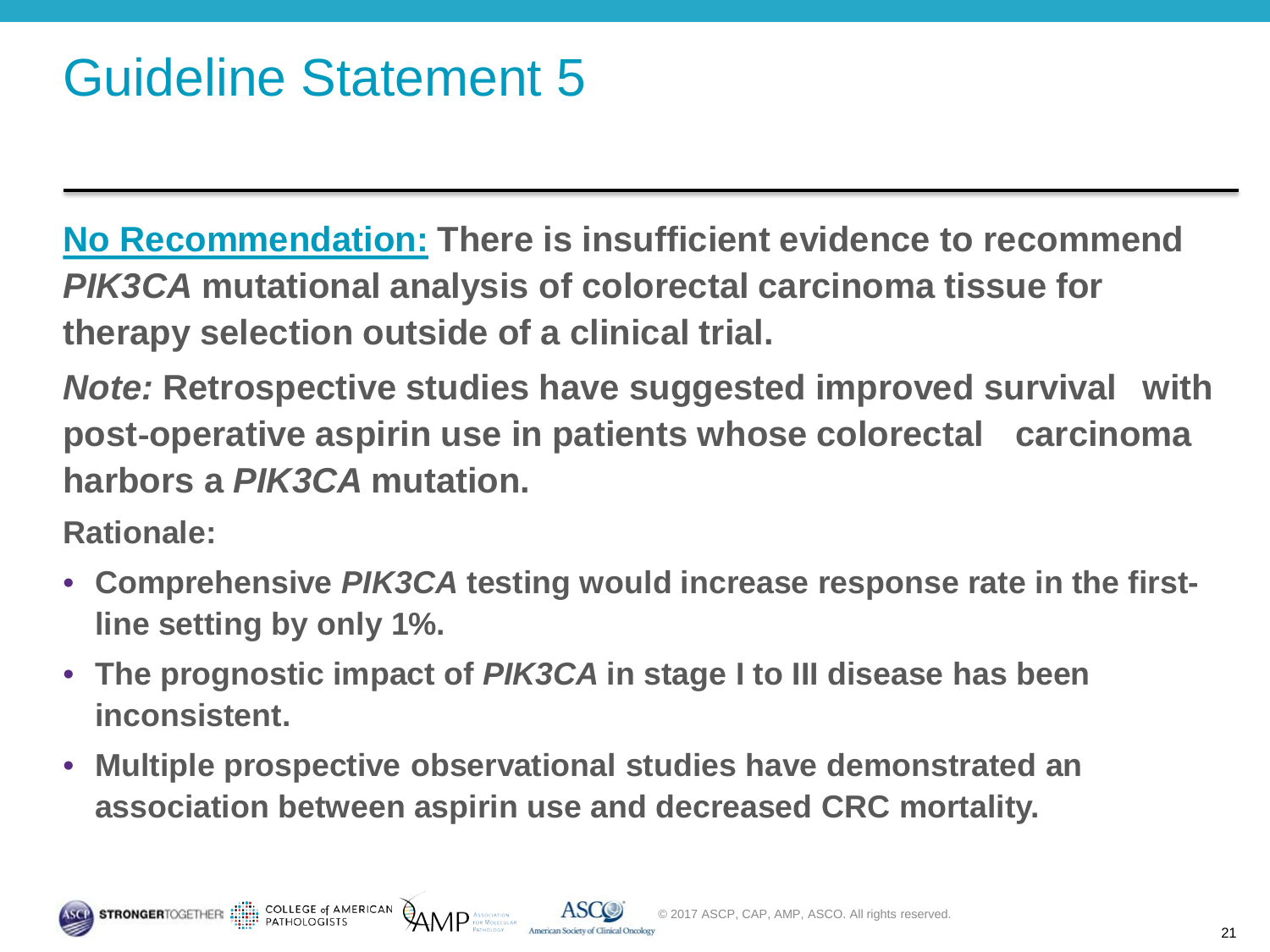**COLLEGE of AMERICAN** 

**No Recommendation: There is insufficient evidence to recommend PTEN analysis [expression by immunohistochemistry (IHC) or deletion by fluorescence in situ hybridization (FISH)] in colorectal carcinoma tissue for patients who are being considered for therapy selection outside of a clinical trial.**

- **There is evidence suggesting that PTEN is a critical factor in cancer development, but the association between PTEN expression and predictive/prognostic value remains controversial.**
- **Several studies suggesting an association with poorer prognosis and others finding no association at all.**
- **Due to the discordant studies, the prognostic or predictive role of PTEN in CRC is still unknown.**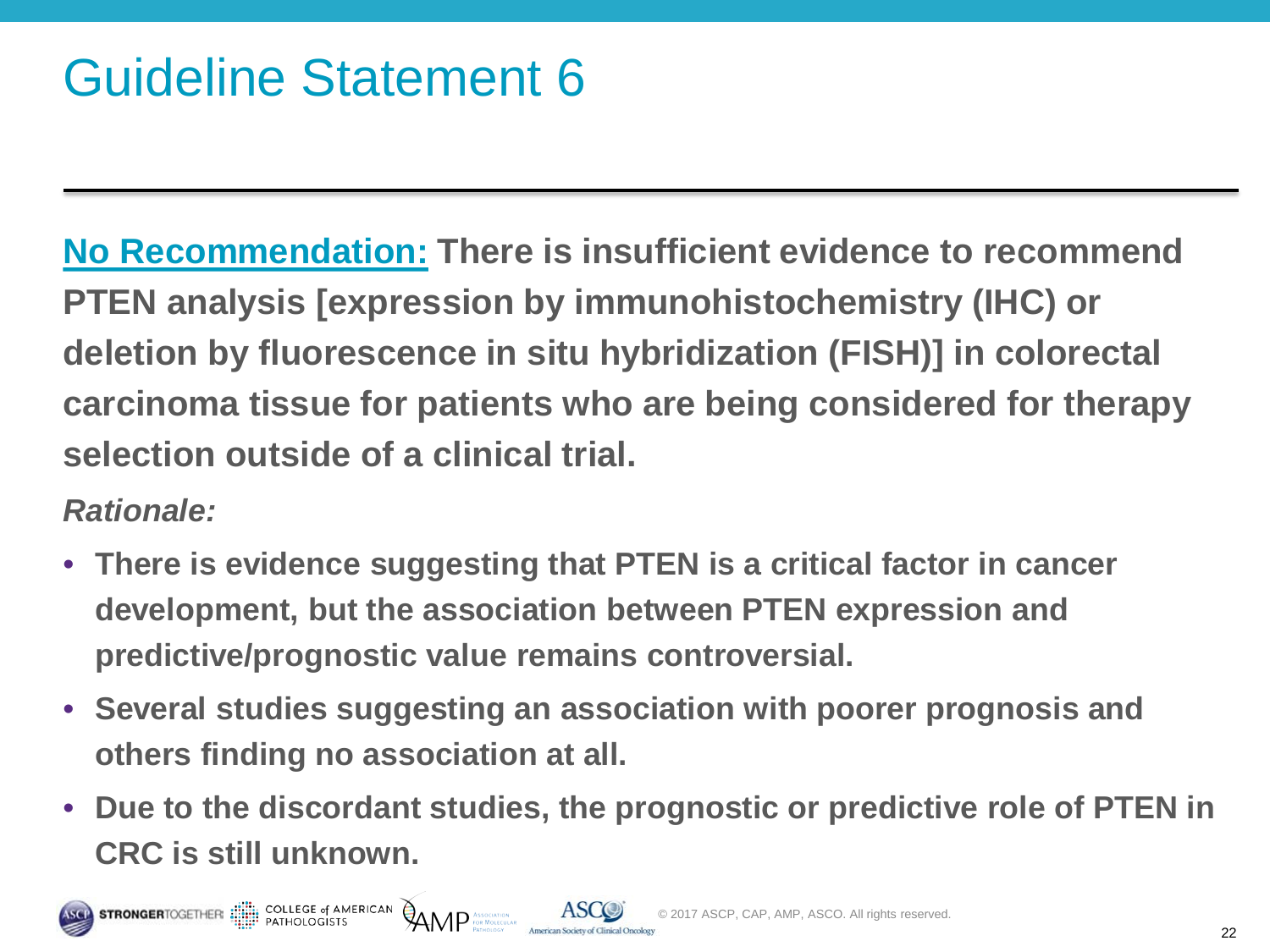• **Key Question: How should tissue specimens be processed for biomarker testing for CRC management?**





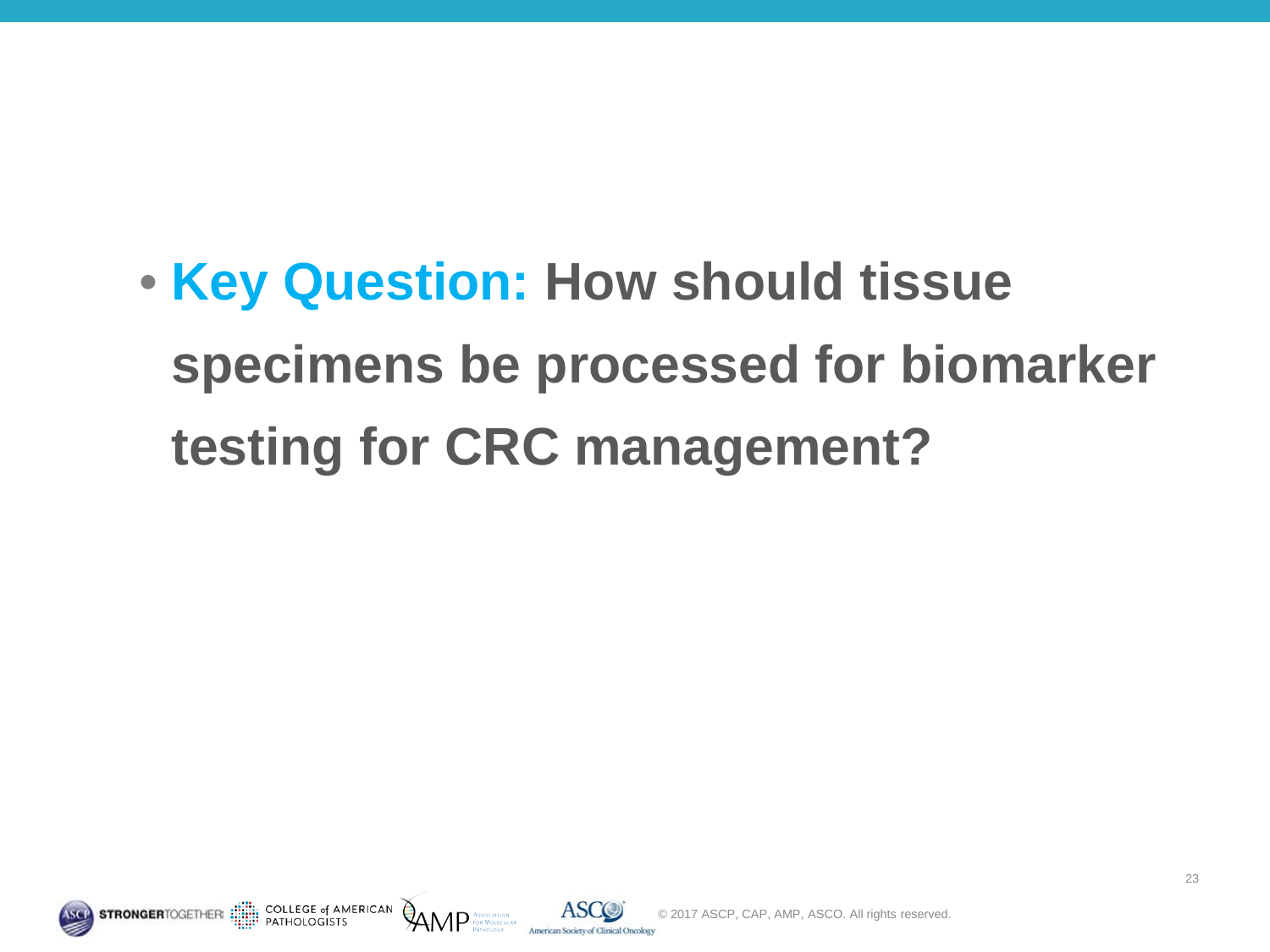#### Guideline Statement 7

**Expert Consensus Opinion: Metastatic or recurrent colorectal carcinoma tissues are the preferred specimens for treatment predictive biomarker testing and should be used if such specimens are available and adequate. In their absence, primary tumor tissue is an acceptable alternative, and should be used.**

- **Despite high concordance between the primary and metastatic or recurrent, discordant mutational status** *may still* **happen in some cases, therefore metastatic or recurrent tissue is preferred.**
- **If the metastatic or recurrent tissue is unavailable, the primary tissue may be used for testing.**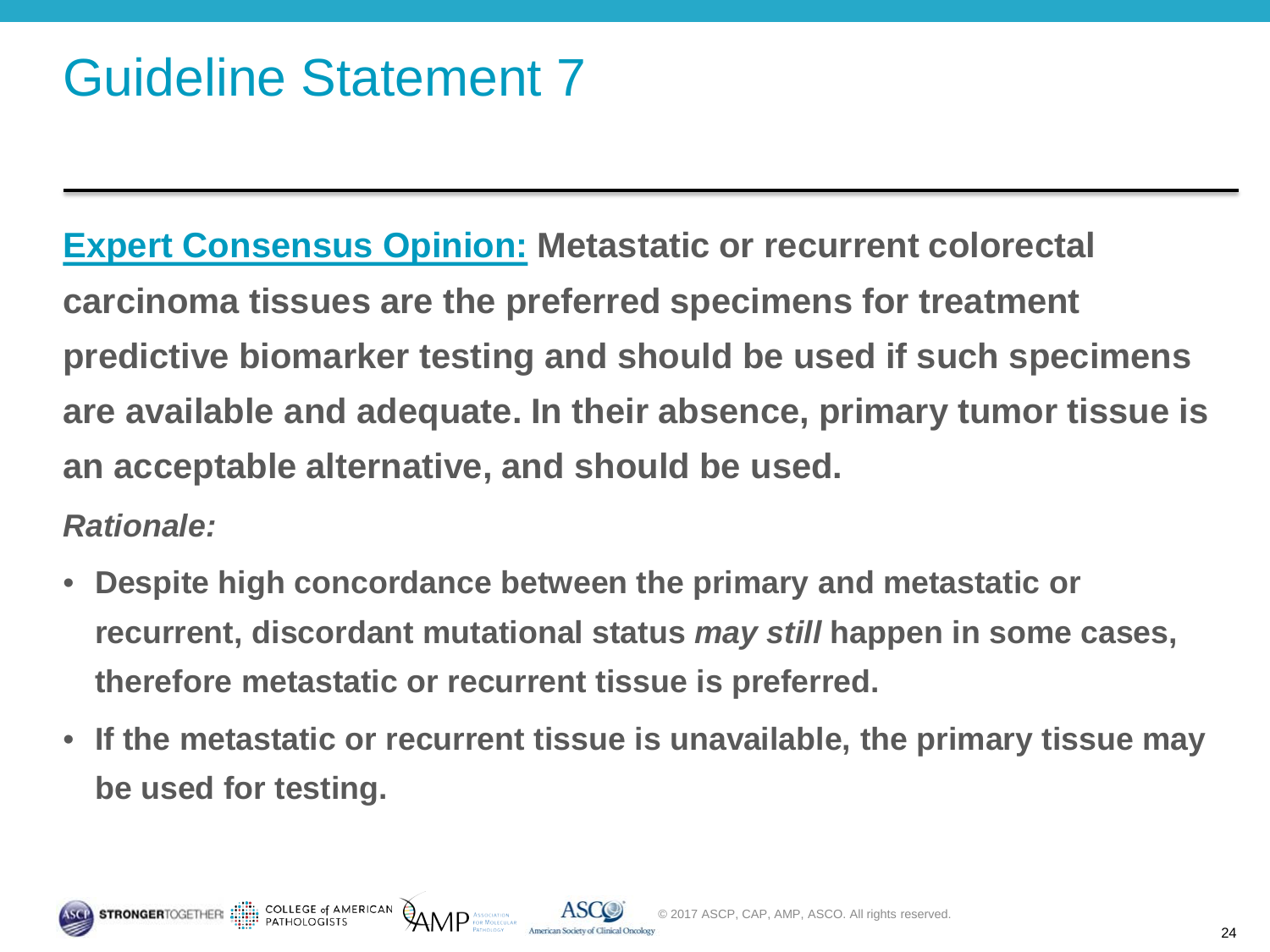#### Concordance between primary and metastases

| <b>Genes Tested</b>     | <b>Concordance Rate (%)</b> |  |
|-------------------------|-----------------------------|--|
| $KRAS$ (n=117)          | 91.0                        |  |
| KRAS, NRAS, BRAF (n=84) | 98.8                        |  |
| $PIK3CA (n=117)$        | 94.0                        |  |
| $PIK3CA$ (n=84)         | 92.8                        |  |
| PTEN IHC (n=117)        | 66.0                        |  |

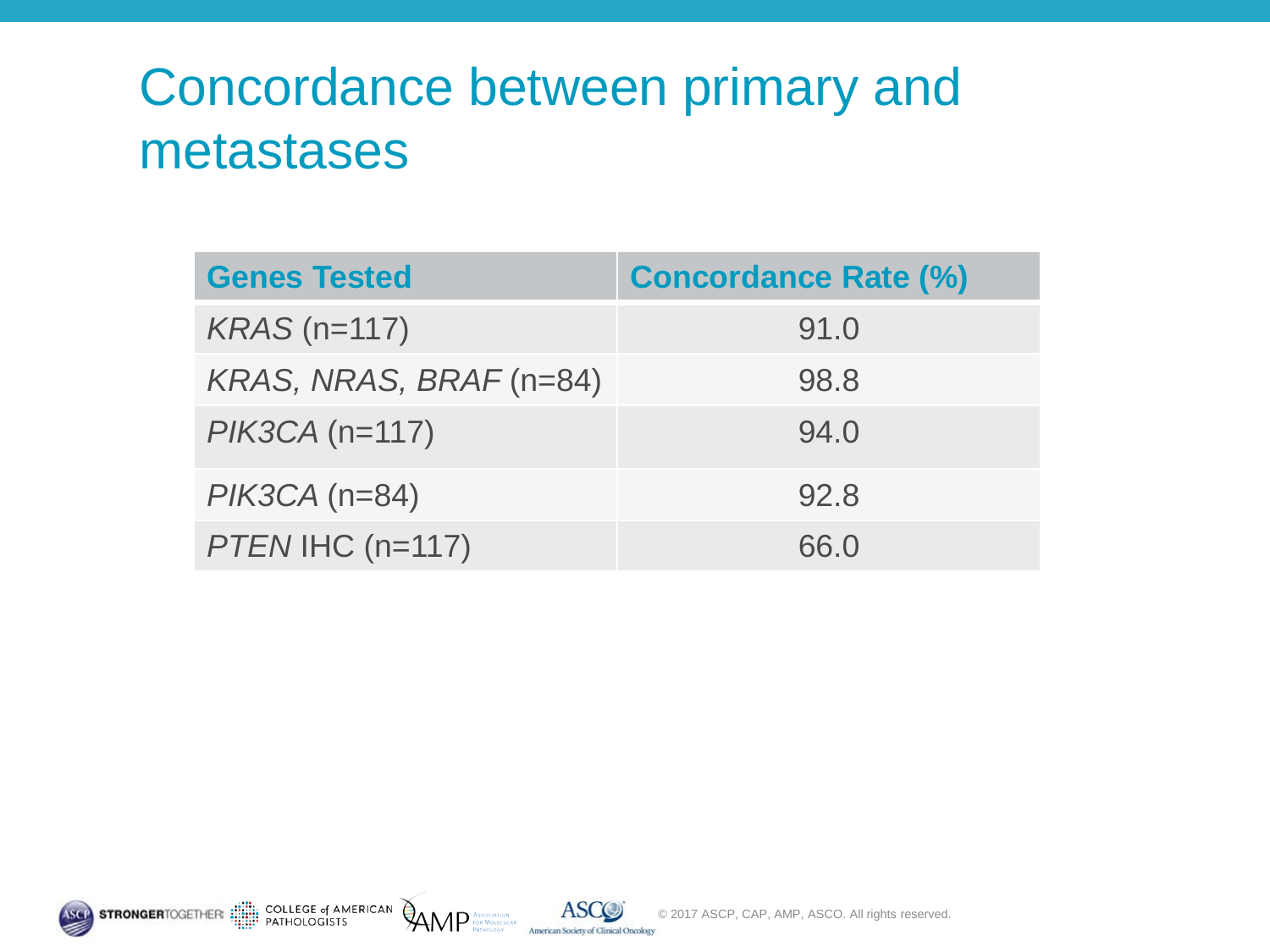**Expert Consensus Opinion: Formalin fixed paraffin embedded (FFPE) tissue is an acceptable specimen for molecular marker mutational testing in colorectal carcinoma. Use of other specimens (eg, cytology specimens) will require additional adequate validation, as would any changes in tissue processing protocols.**

- **The use of FFPE cell blocks allows for the evaluation of tumor cell content and viability.**
- **Cytology specimens may be adequate for testing but will require proper validation.**
- **Note: Laboratories need to establish the minimum tumor cell content for specimens based on the performance characteristics of their validated assay.**

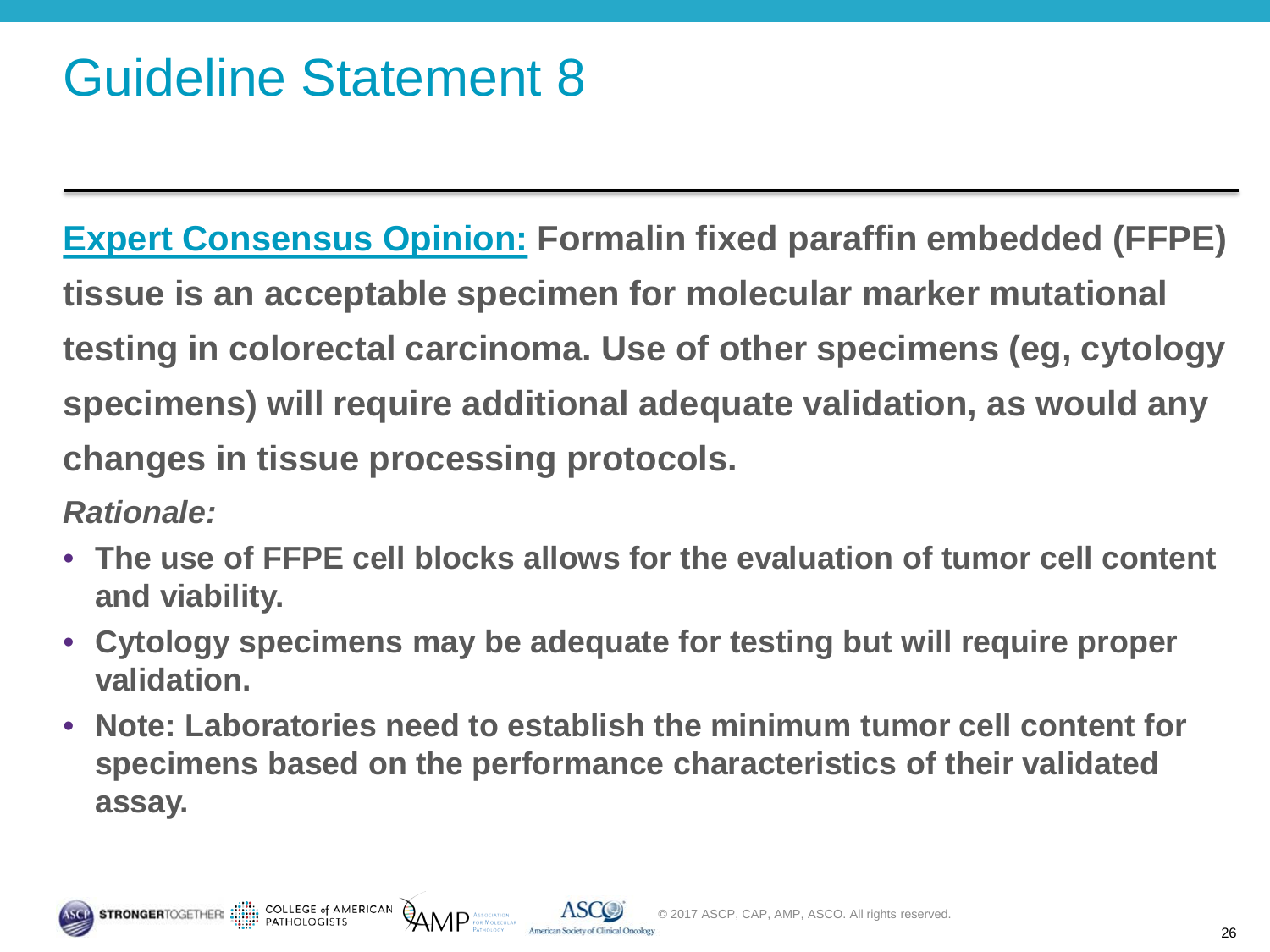#### **Key Questions**

- **How should biomarker testing for CRC management be performed?**
- **How should molecular testing of CRC be implemented and operationalized?**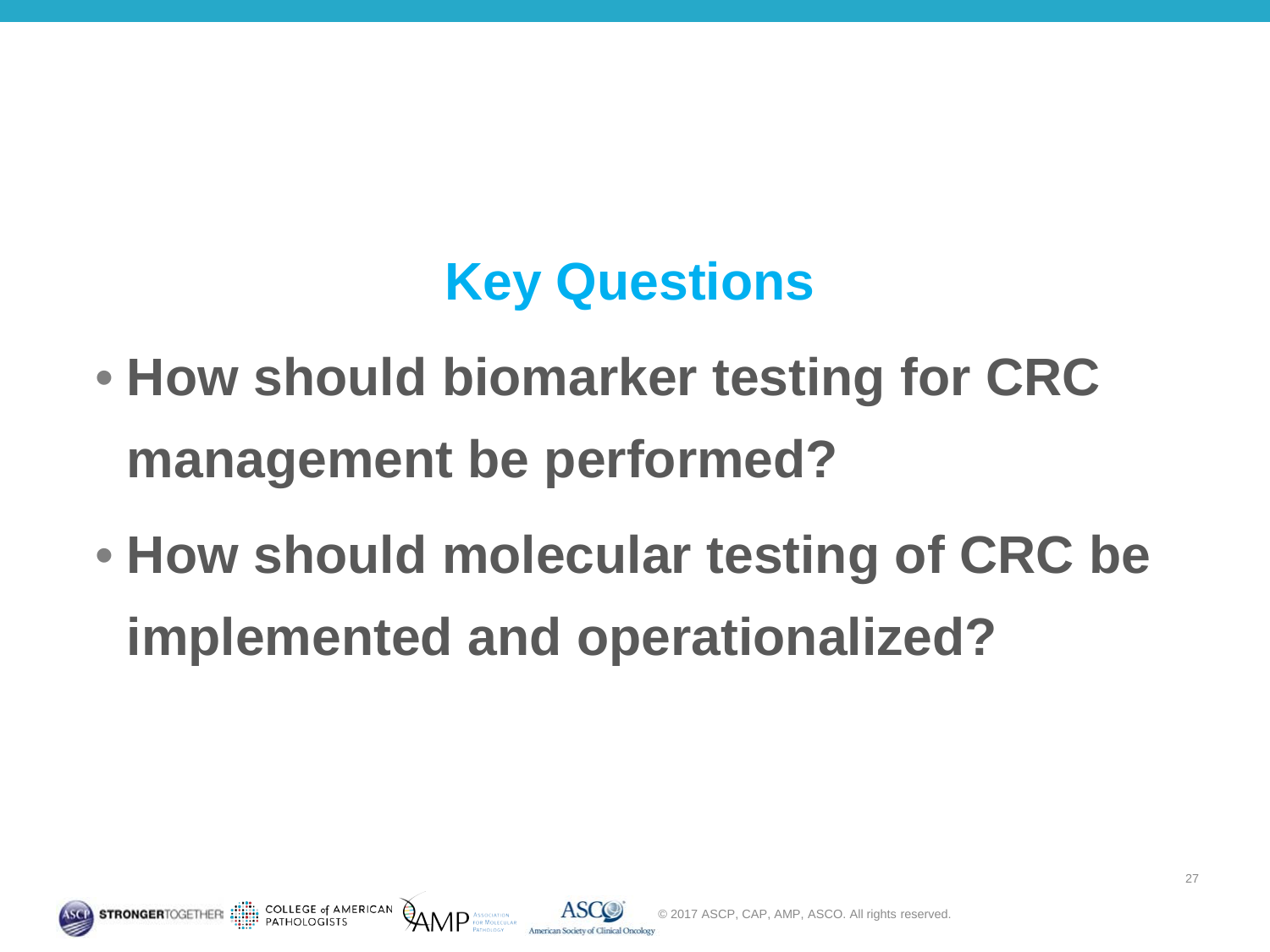#### Guideline Statement 9

**Strong Recommendation: Laboratories must use validated colorectal carcinoma molecular marker testing methods with sufficient performance characteristics for the intended clinical use. Colorectal carcinoma molecular biomarker testing validation should follow accepted standards for clinical molecular diagnostics tests.** *Rationale:* 

• **Validation should be performed to ensure all molecular marker testing methods, such as those used for colorectal carcinoma, are ready for implementation in the clinical laboratory.** 

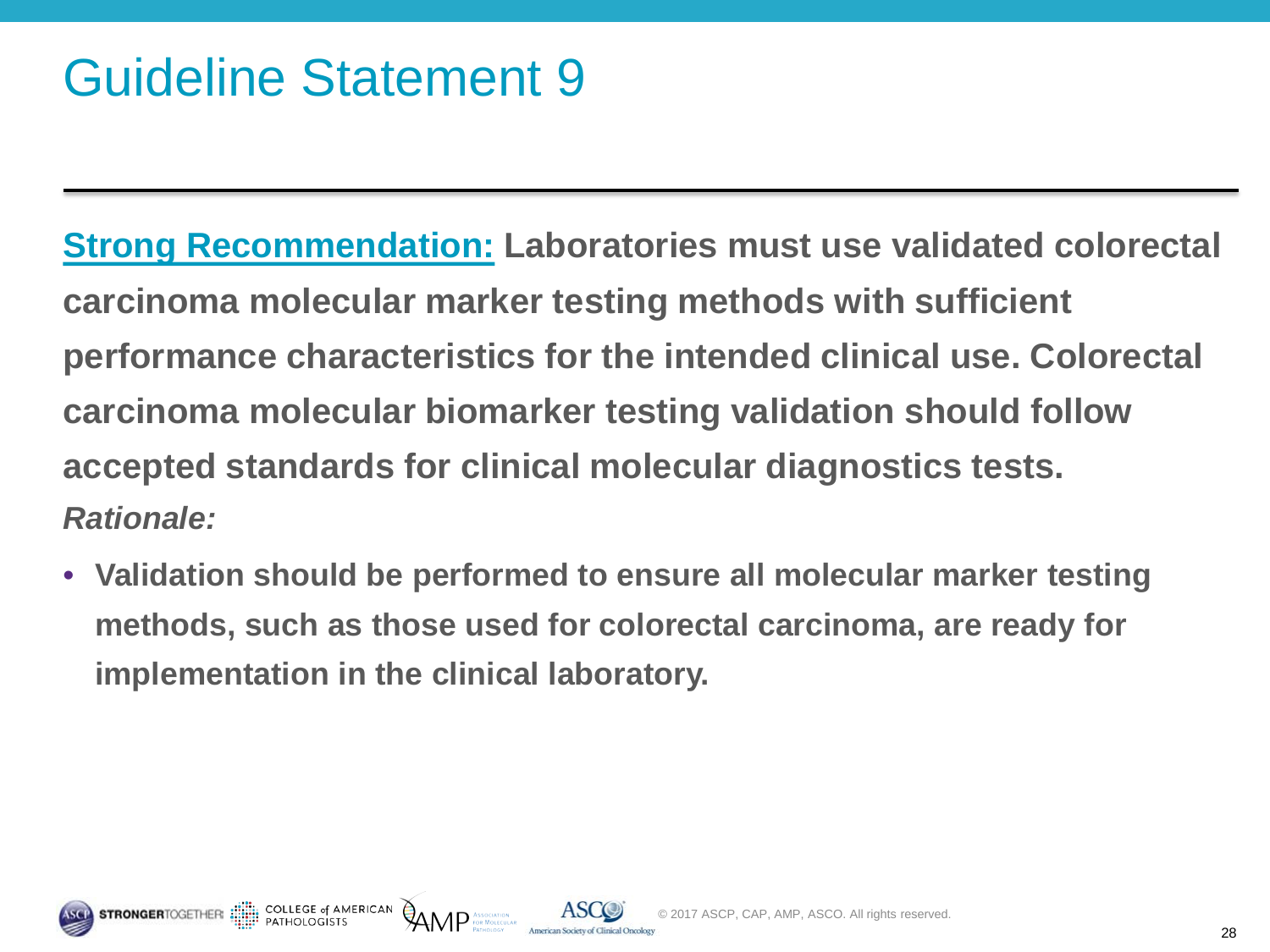#### Guideline Statement 10

**Strong Recommendation: Performance of molecular biomarker testing for colorectal carcinoma must be validated in accordance with best laboratory practices.**

- **Validation of CRC biomarker testing is important to ensure appropriate patient care. If validation is inadequate, this can lead to erroneous results and improper diagnosis, prognosis, and/or therapeutic intervention.**
- **Thorough validation of preanalytical (specimen type and processing), analytical (assay performance), and postanalytical (bioinformatics, annotation, and reporting) steps is important.**
- **Assay validation should be done in accordance with CLIA (42 CFR 493.1253(b)(2), also known as Title 42 Chapter IV Subchapter G Part 493 Subpart K§493.1253)111 as applicable to the assay type.**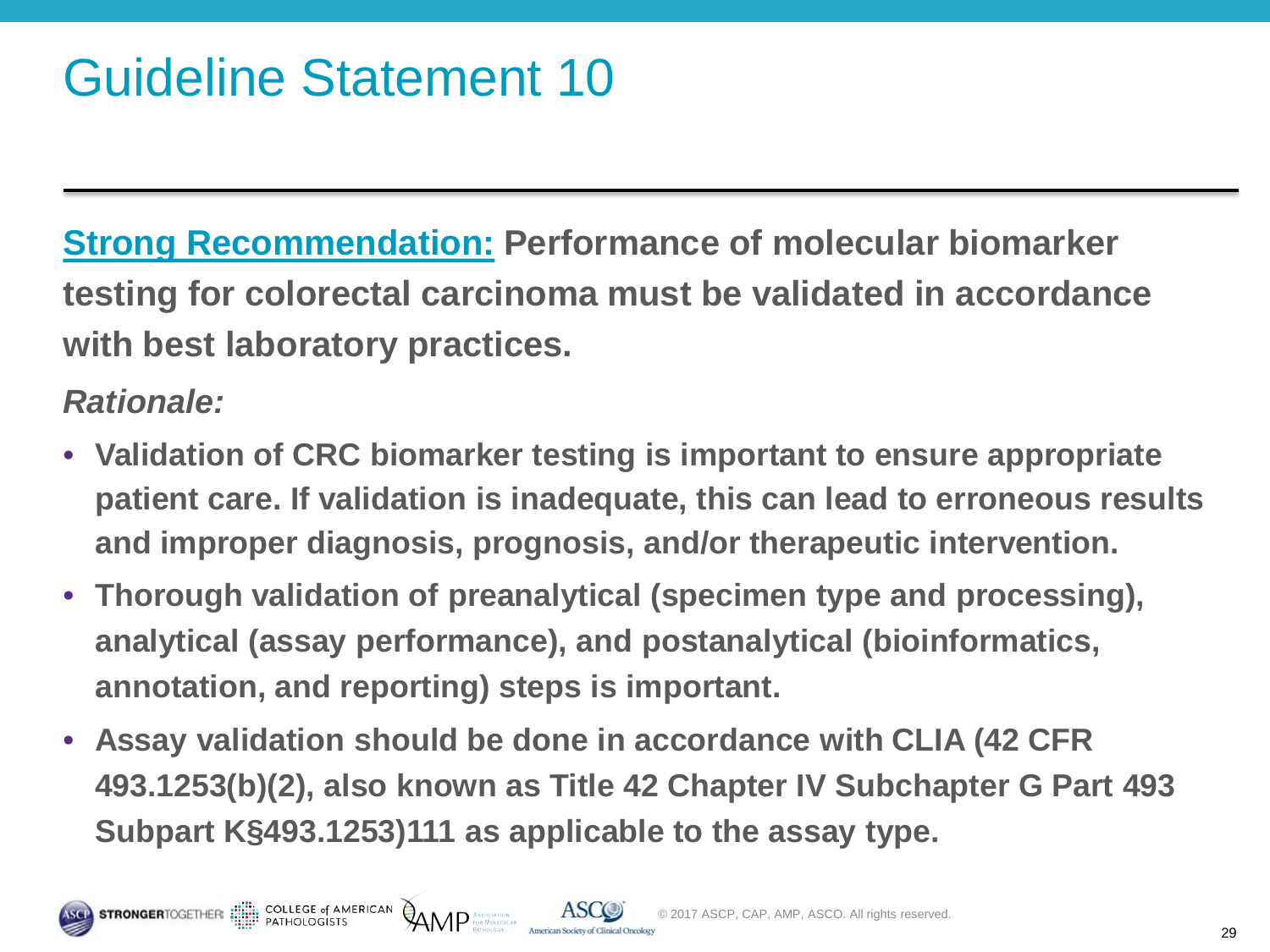#### Guideline Statement 10, continued

**Strong Recommendation: Performance of molecular biomarker testing for colorectal carcinoma must be validated in accordance with best laboratory practices.** *Rationale:*

• **Validation of assays used in CRC molecular testing is important for accuracy of reporting and proper patient care.**

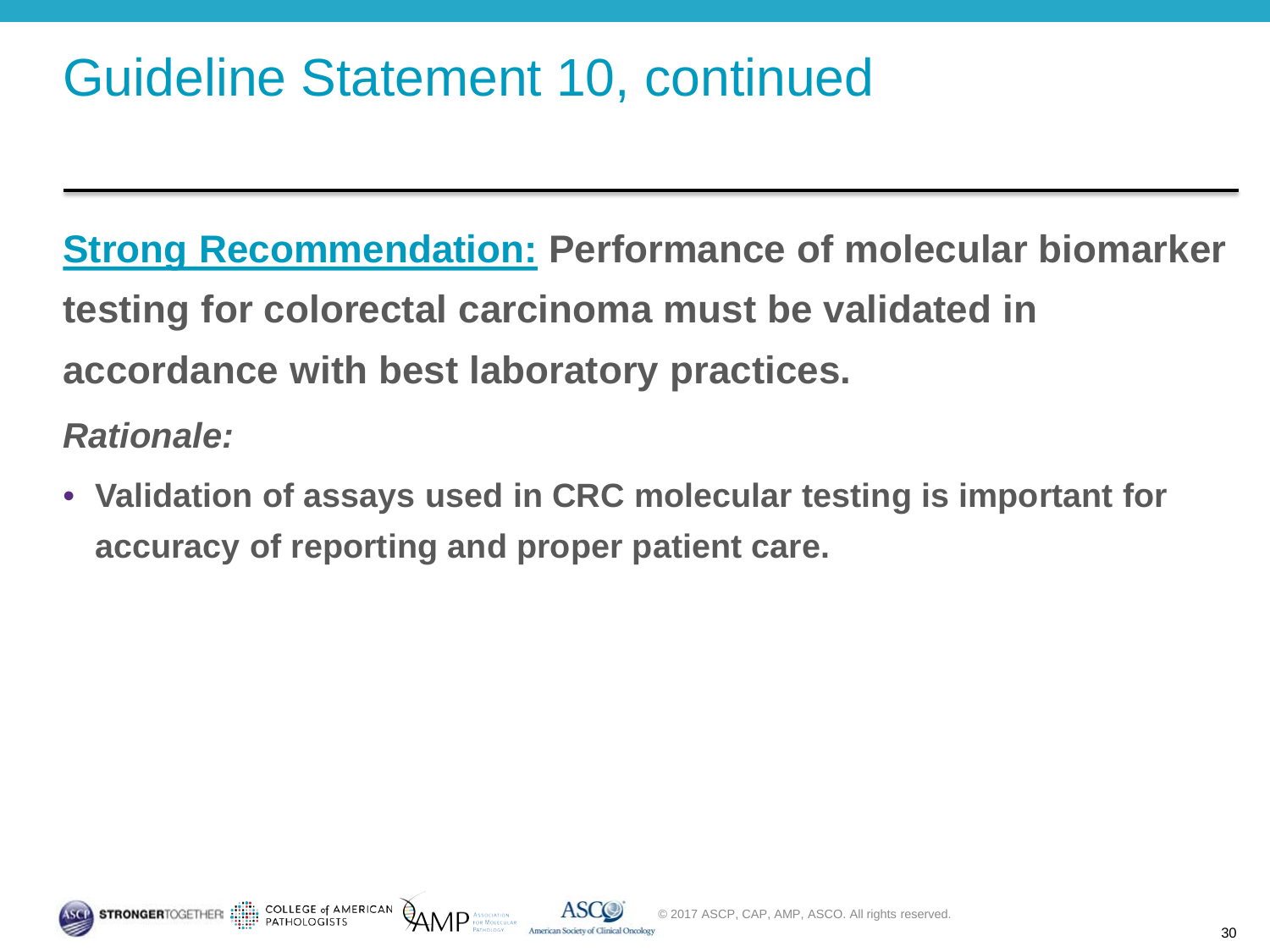**Strong Recommendation: Laboratories must validate the performance of IHC testing for colorectal carcinoma molecular biomarkers (currently IHC testing for MLH1, MSH2, MSH6, and PMS2) in accordance with best laboratory practices).**

- **Development of anti-MMR protein antibody staining protocols follows a standard:**
	- **Demonstration of absent background noise with secondary antibody alone;**
	- **Optimization of the signal-to-noise ratio by testing different antibody concentrations, antigen retrieval buffers, and reaction conditions, taking advantage of internal control cells, including lymphocytes, stromal cells, and other nonneoplastic nuclei.**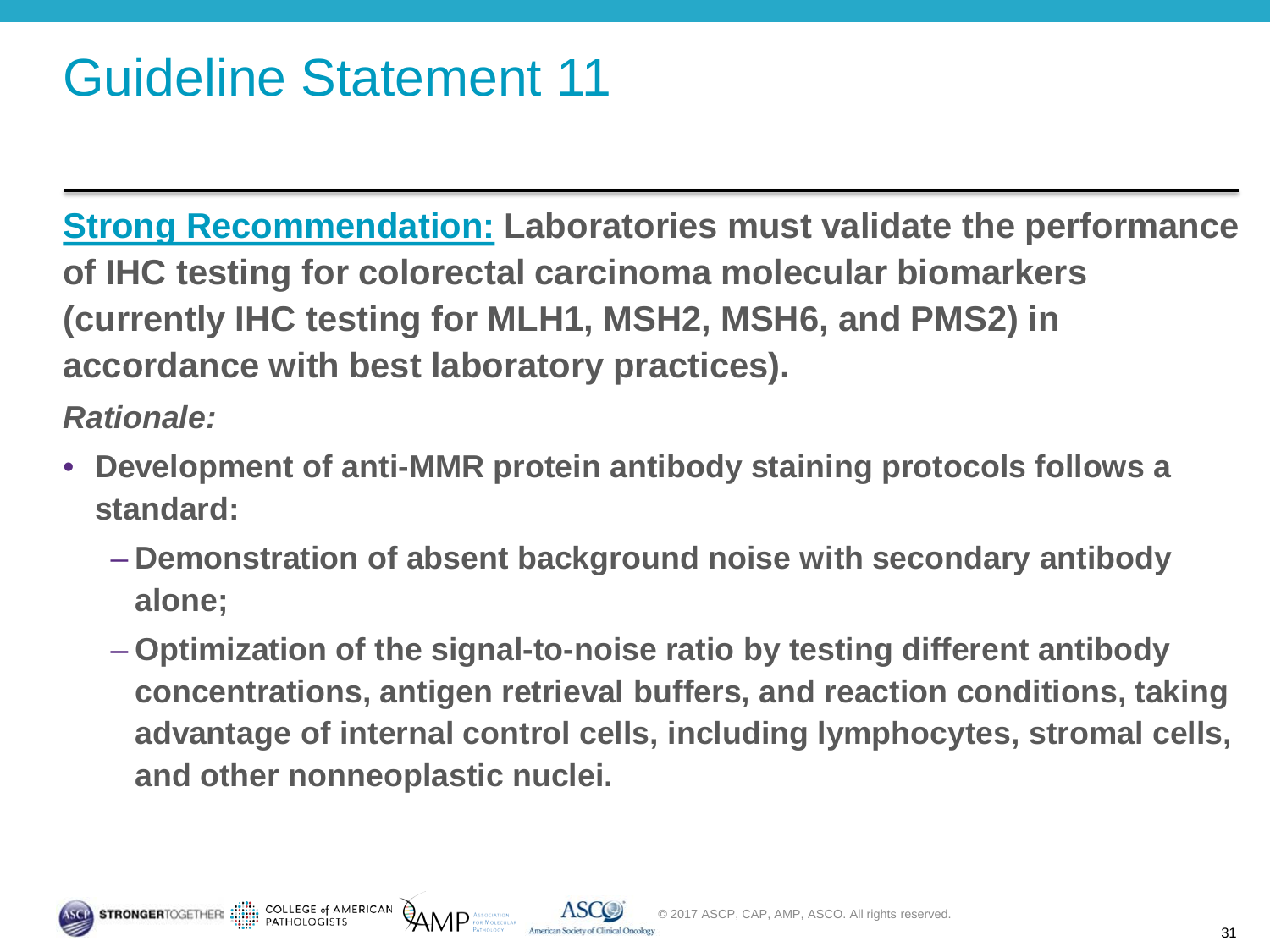#### Guideline Statement 11, continued

**Strong Recommendation: Laboratories must validate the performance of IHC testing for colorectal carcinoma molecular biomarkers (currently IHC testing for MLH1, MSH2, MSH6, and PMS2) in accordance with best laboratory practices).**

**Rationale:**

- **Validation of the final staining protocol is required prior to implementation for clinical use.**
- **Concordance with internal or external known comparator tests is required.**
- **Once the protocol is defined and validated for a given primary antibody clone and antigen retrieval conditions, a known positive external control is routinely run in parallel with each unknown.**



COLLEGE of AMERICAN

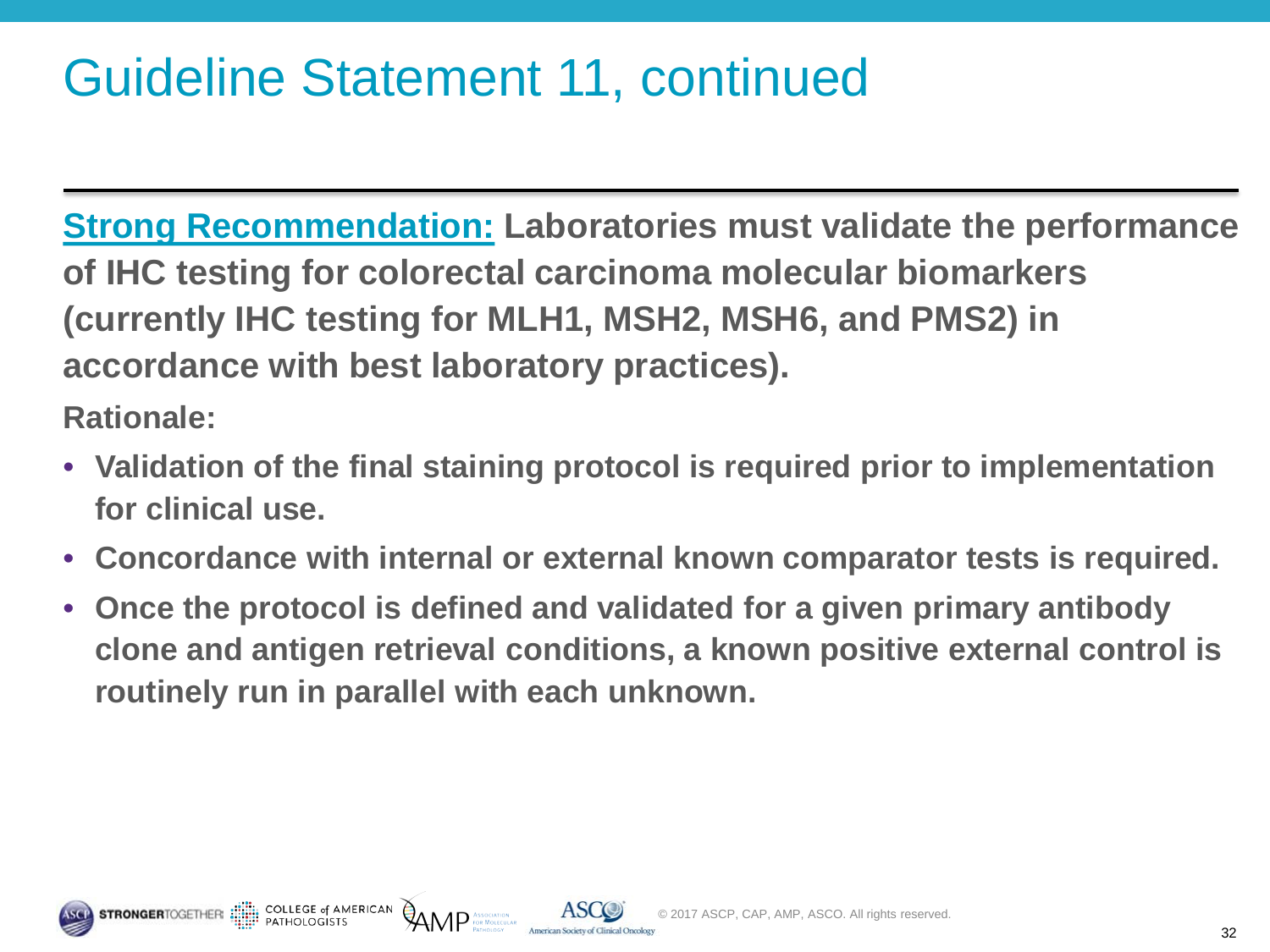**Expert Consensus Opinion: Laboratories must provide clinically appropriate turnaround times and optimal utilization of tissue specimens by using appropriate techniques (eg, multiplexed assays) for clinically relevant molecular and immunohistochemical biomarkers of CRC. Rationale:**

- **Laboratories should have in place a process on how to optimally utilize tissue specimens for testing.**
	- **In cases where there is a small amount of tumor tissue, the laboratories should section tissue appropriately, with sufficient sections reserved for molecular and immunohistochemical methods.**
- **Results should be available to the clinician within 10 working days of receipt in the molecular diagnostics laboratory in order to initiate appropriate therapy.**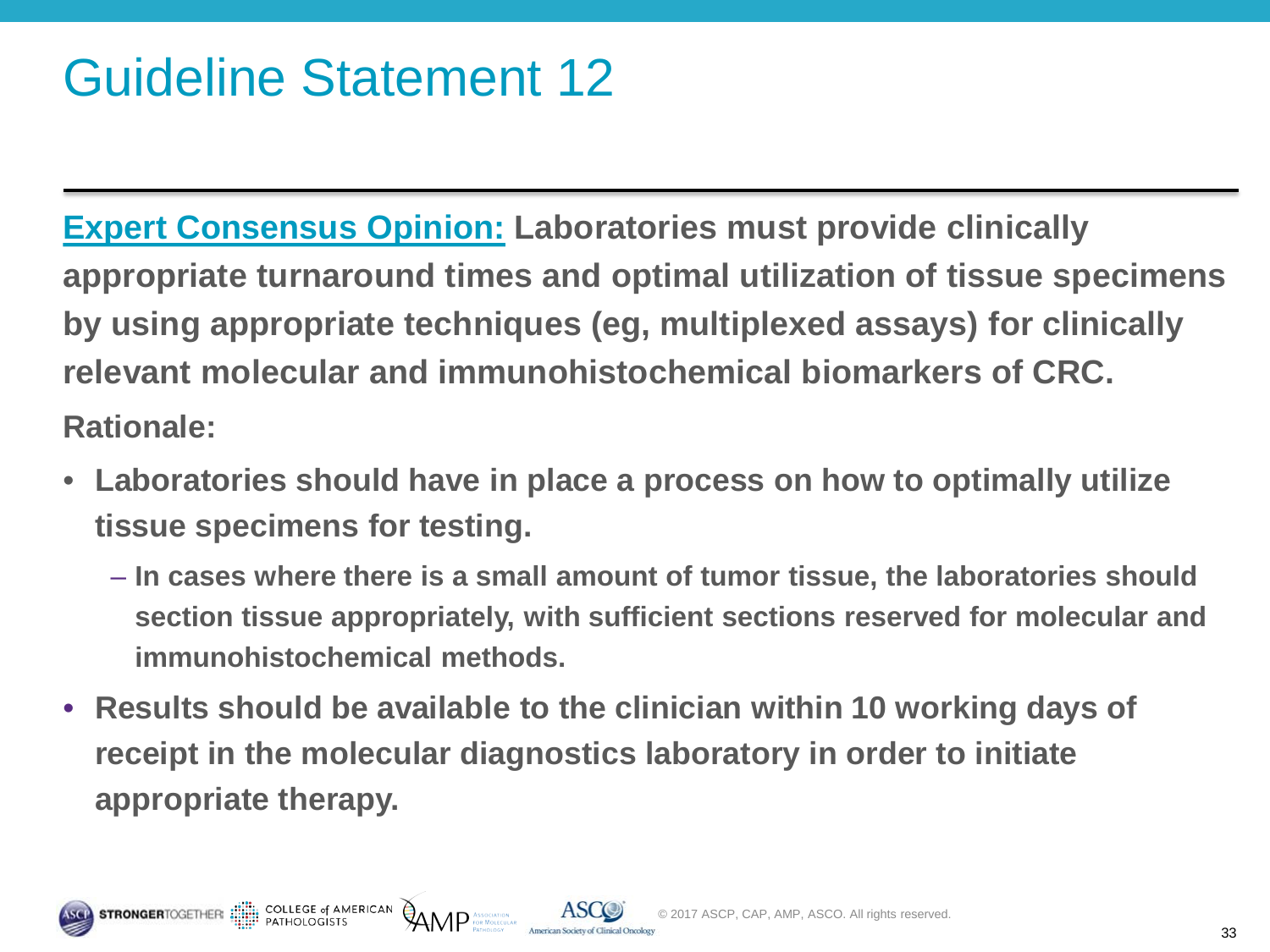#### Guideline Statement 13

• **Recommendation: Molecular and IHC marker testing in colorectal carcinoma should be initiated in a timely fashion based upon the clinical scenario and in accordance with institutionally accepted practices.** 

*Note:* **Test ordering can occur on a case**‐**by**‐**case basis or by policies established by the medical staff.**

- **Predictive markers should be initiated in a timely manner to help guide therapy options.**
- **Institutional policies and practices that recommend the rapid initiation of appropriate molecular biomarker testing should be put in place.**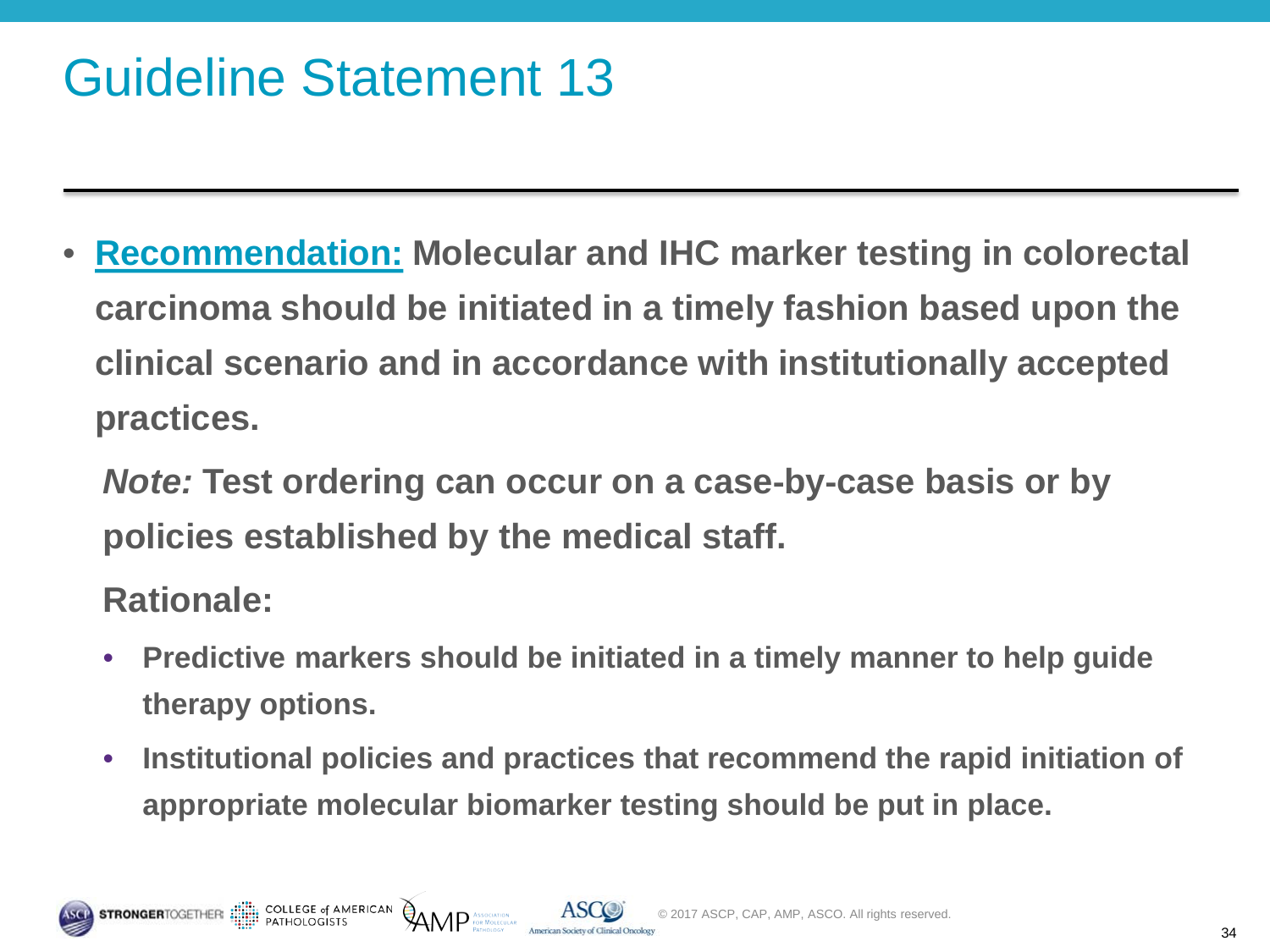**Expert Consensus Opinion: Laboratories should establish policies to ensure efficient allocation and utilization of tissue for molecular testing, particularly in small specimens.**

- *Rationale:*
- **It is important to have laboratory protocols in place for handling small specimens to ensure efficient allocation and utilization of tissue for molecular testing.**
- **Protocols that allow upfront ordering of required tissue testing may help limit tissue wasting and improve the turnaround time of final results.**



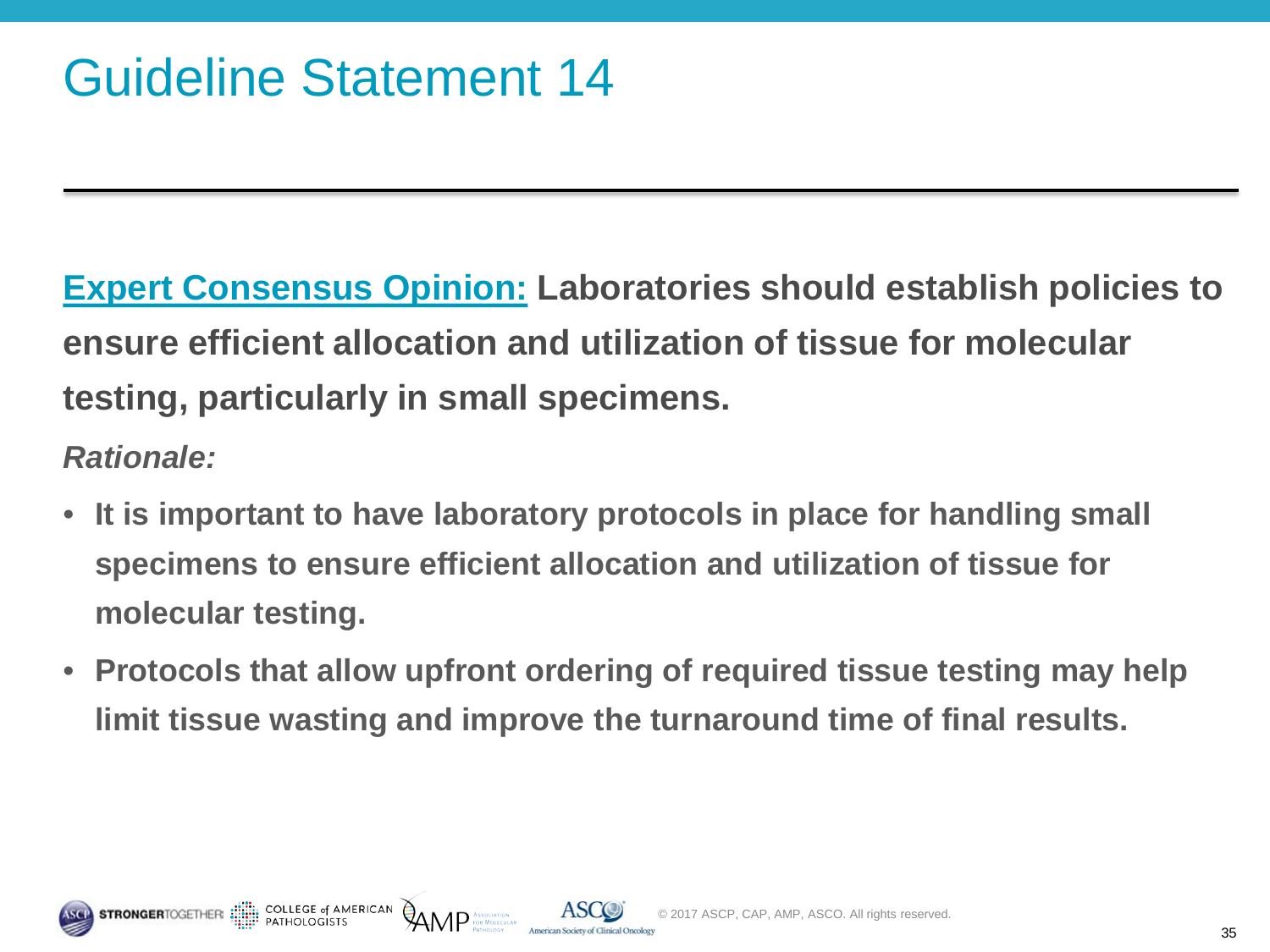**Expert Consensus Opinion: Members of the patient's medical team, including pathologists, may initiate colorectal carcinoma molecular marker test orders in accordance with institutionally accepted practices.**

*Rationale:* 

- **Following institutionally accepted protocols, test ordering should be ordered as efficiently as possible.**
- **Algorithms and reflex testing may help with the efficient test ordering of appropriate molecular biomarker testing for CRC.**



**AMP**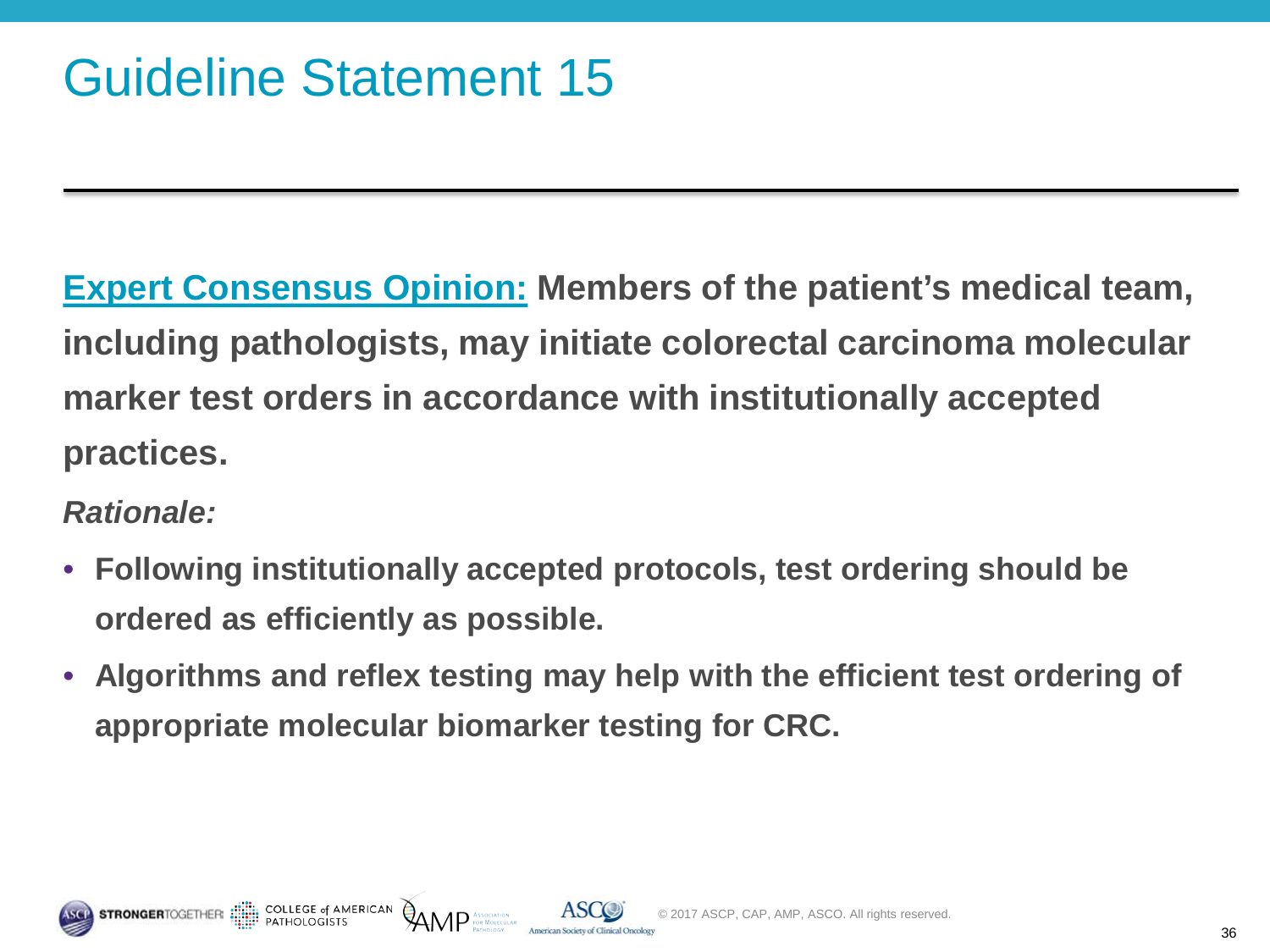**Expert Consensus Opinion: Laboratories that require send out of tests for treatment predictive markers should process and send colorectal carcinoma specimens to reference molecular laboratories in a timely manner.** 

*Note:* **It is suggested that a benchmark of 90% of specimens should be sent out within 3 working days.**

- **It is important to provide results of molecular biomarker tests in a timely fashion to initiate needed therapy.**
- **Result delays are associated with worse outcomes.**
- **Laboratories that send out molecular testing should have in place a process to ensure that tissues are sent out within 3 days from the test order.**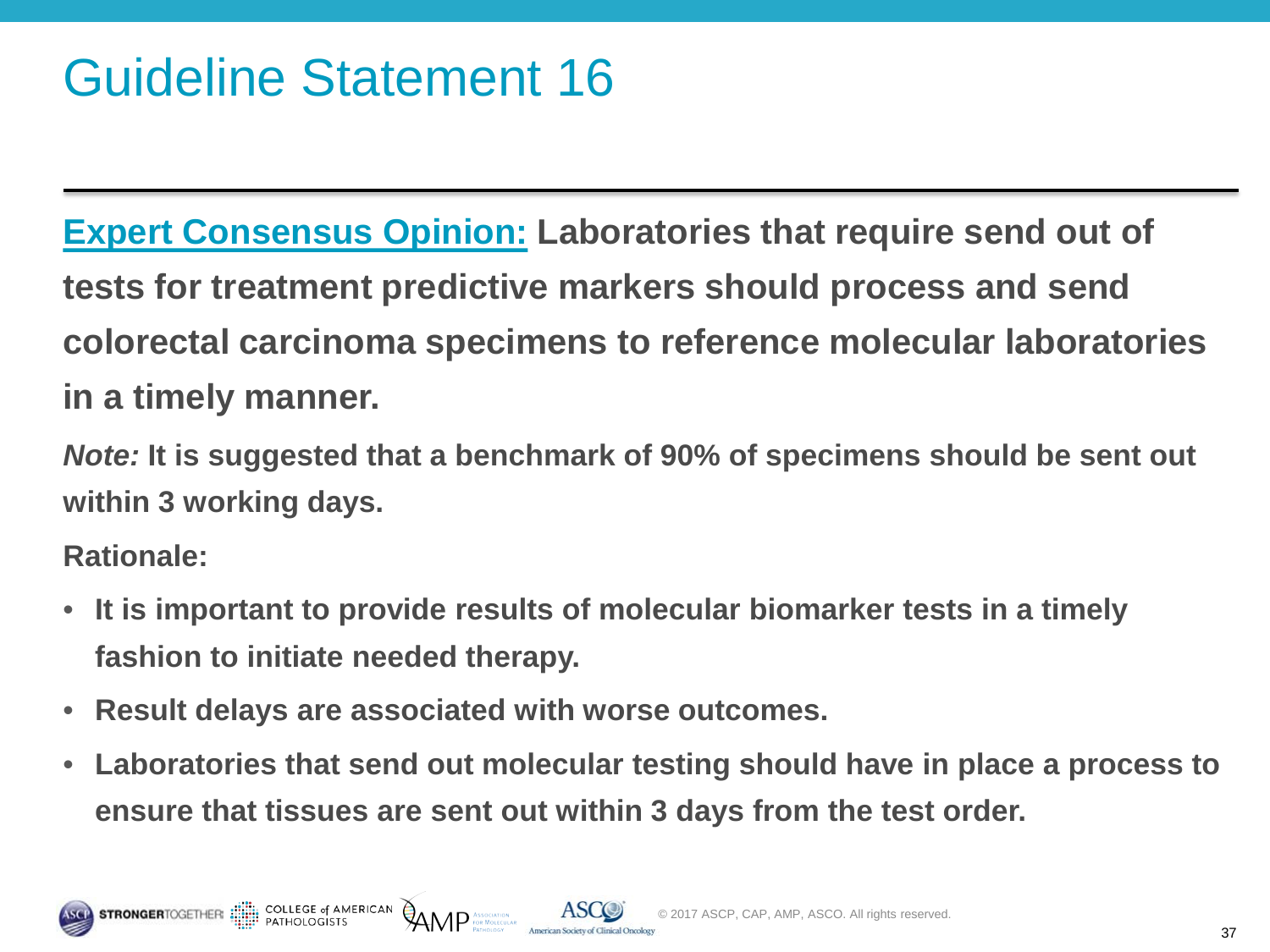#### Guideline Statement 17

**Expert Consensus Opinion: Pathologists must evaluate candidate specimens for biomarker testing to ensure specimen adequacy taking into account tissue quality, quantity, and malignant tumor cell fraction. Specimen adequacy findings should be documented in the patient report.**

- **The total amount of tissue and the fraction of malignant tumor cells – it is critical that the pathologist selects the appropriate sections for testing.**
- **Tumor genetic heterogeneity may be present in samples.**
- **Tumor necrosis and degeneration can lead to errors.**

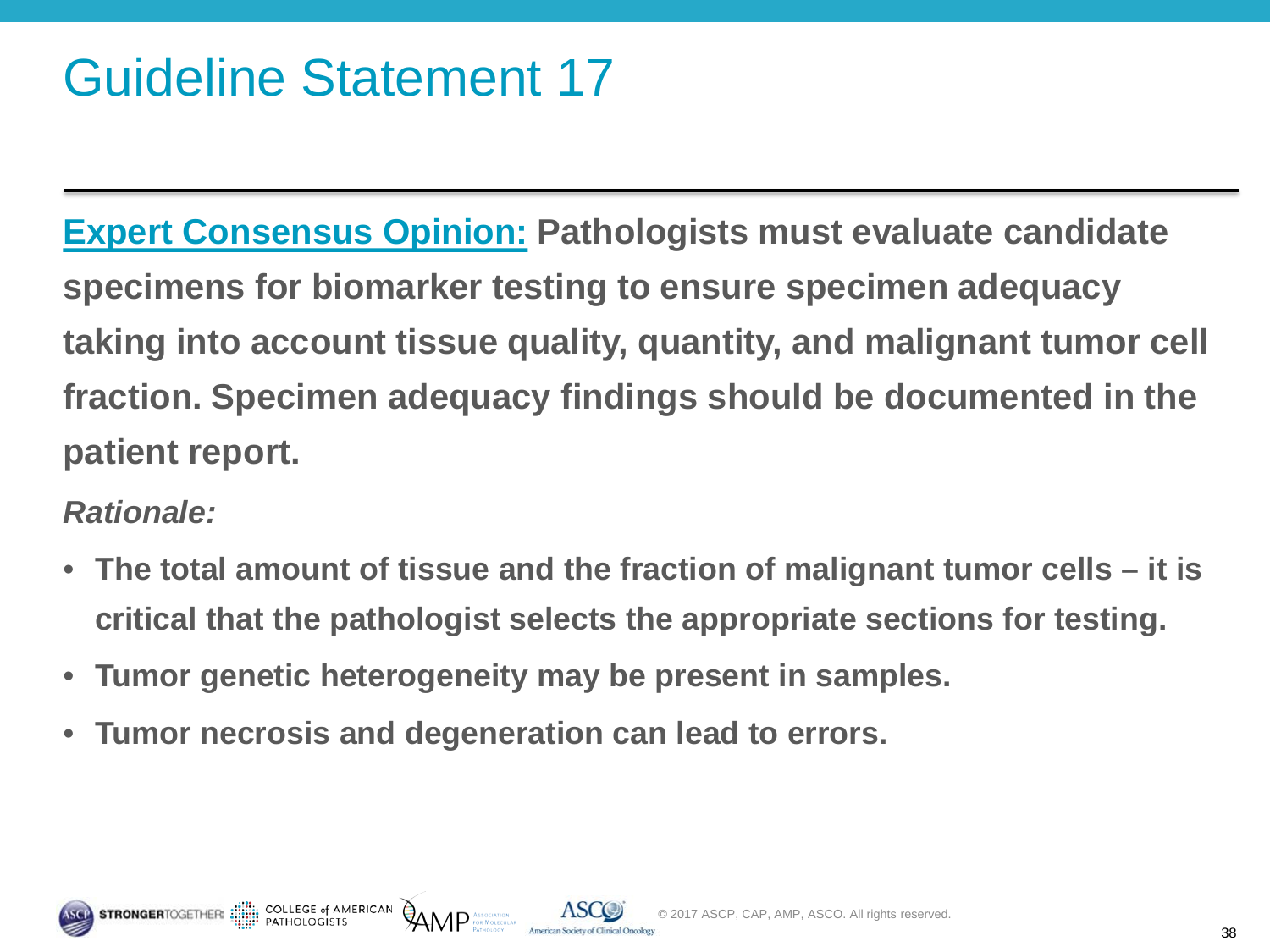#### Guideline Statement 18

**Expert Consensus Opinion: Laboratories should use colorectal carcinoma molecular biomarker testing methods that are able to detect mutations in specimens with at least 5% mutant allele frequency, taking into account the analytical sensitivity of the assay (limit of detection or LOD) and tumor enrichment (eg, microdissection).** 

*Note:* **It is recommended that the operational minimal neoplastic carcinoma cell content tested should be set at least 2 times the assay's LOD.**

- **Laboratories should establish minimum acceptable tumor cell content.**
- **Minimum tumor cell content should be at least 2x the lower limit of detection of the assay being utilized.**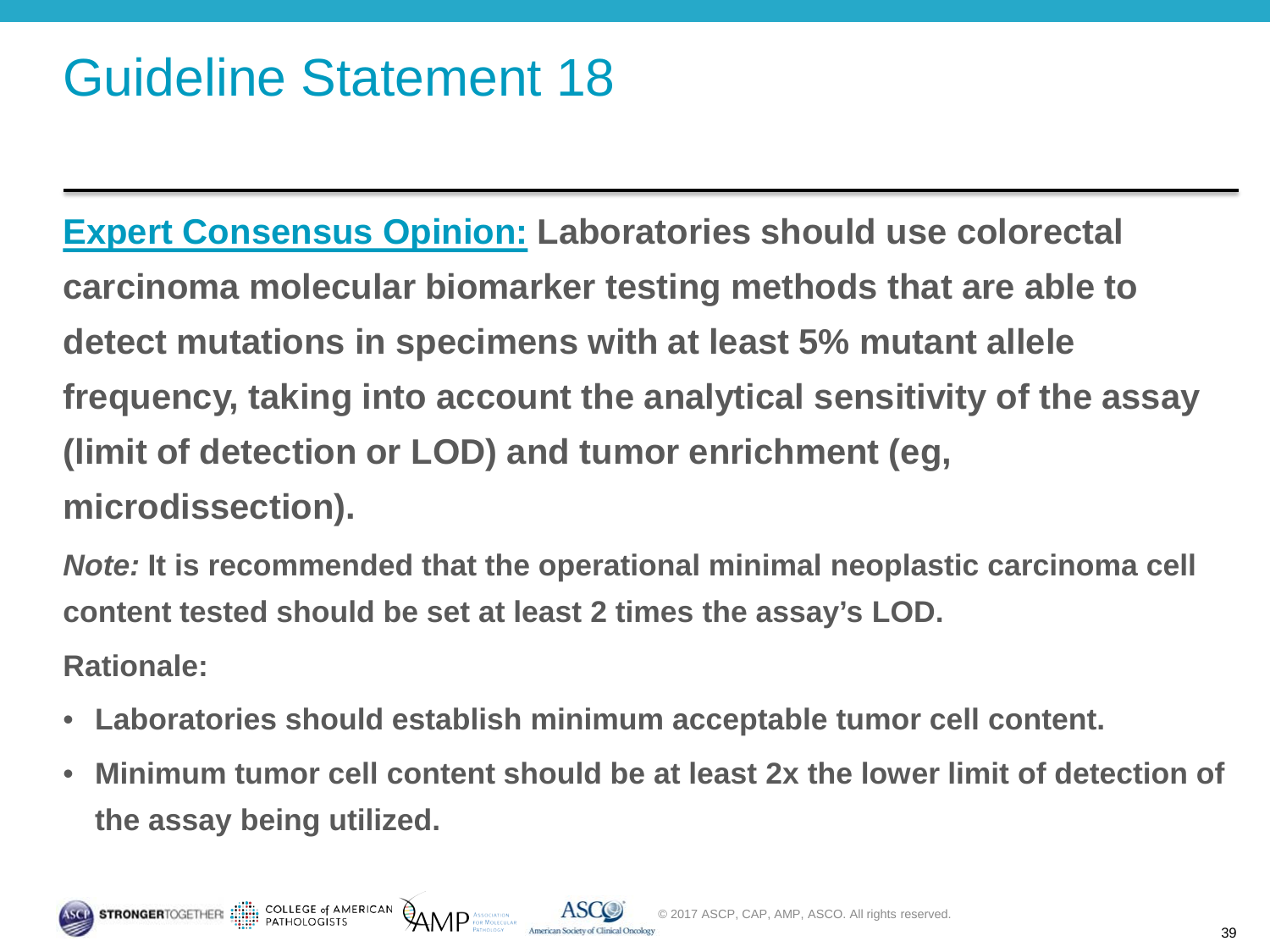**Expert Consensus Opinion: Colorectal carcinoma molecular biomarker results should be made available as promptly as feasible in order to inform therapeutic decision-making, both prognostic and predictive.** 

*Note:* **It is suggested that a benchmark of 90% of reports available within 10 working days from date of receipt in the molecular diagnostics laboratory.**

**Rationale:**

• **Molecular biomarker results inform therapeutic decision-making, and delays in resulting cause delays in therapy.**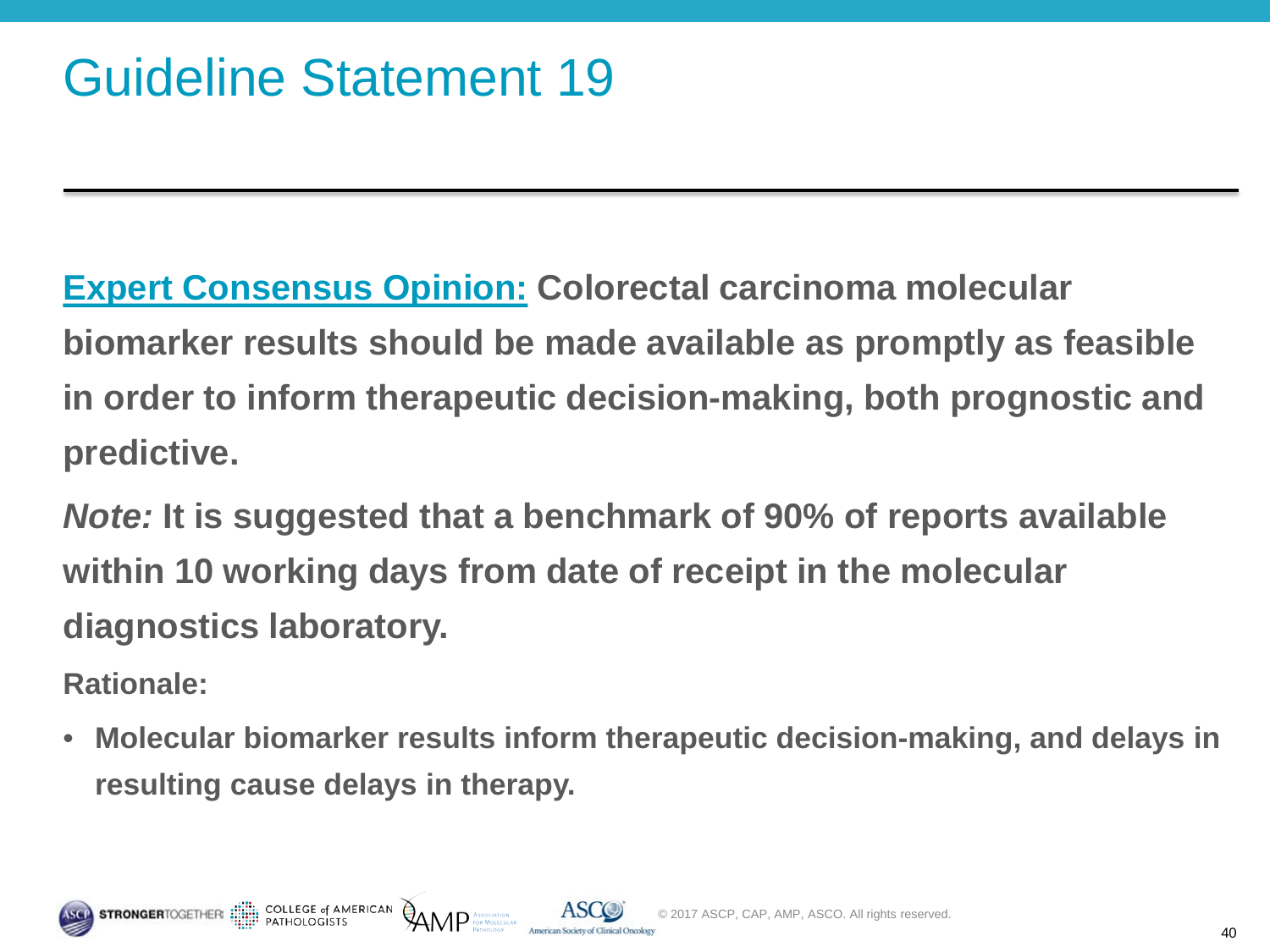#### Guideline Statement 20

**Expert Consensus Opinion: Colorectal carcinoma molecular biomarker testing reports should include a results and interpretation section readily understandable by oncologists and pathologists. Appropriate Human Genome Variation Society (HGVS) and Human Genome Organisation (HUGO) nomenclature must be used in conjunction with any historical genetic designations.** 

- **A report that is easily readable and understandable is beneficial to clinicians and patients.**
- **Molecular biomarker reports can be complex; these reports need to use standard nomenclature (HGVS/HUGO), and also include elements of result interpretation, variant classification, assay limit of detection, and other limitations that may help the clinicians.**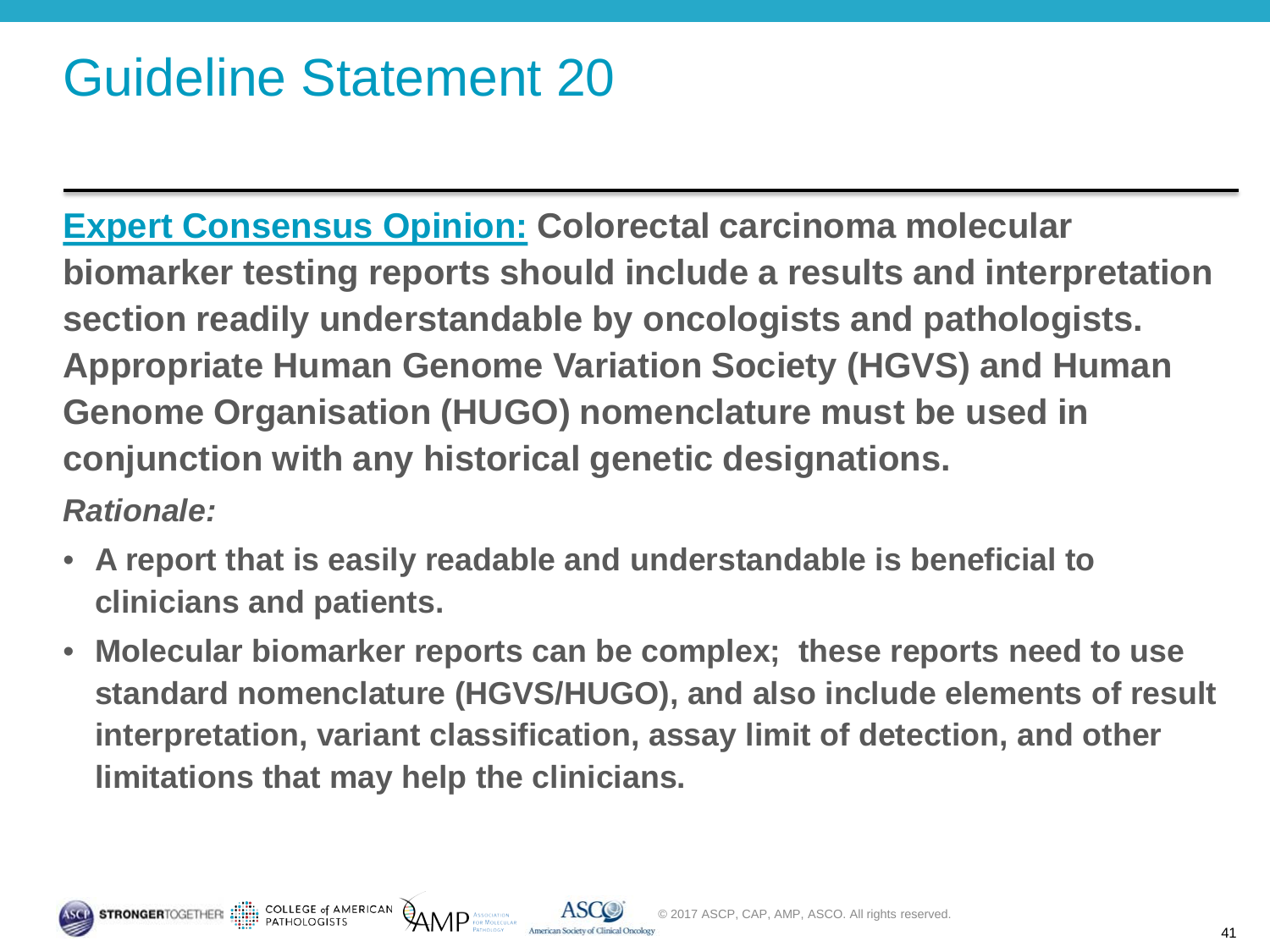#### Guideline Statement 21

**Strong Recommendation: Laboratories must incorporate colorectal carcinoma molecular biomarker testing methods into their overall laboratory quality improvement program, establishing appropriate quality improvement monitors as needed to assure consistent performance in all steps of the testing and reporting process. In particular, laboratories performing colorectal carcinoma molecular marker testing must participate in formal proficiency testing programs, if available, or an alternative proficiency assurance activity.** 

*Rationale:*

• **Participation in proficiency testing allows assessment and comparison of test performance among different laboratories.**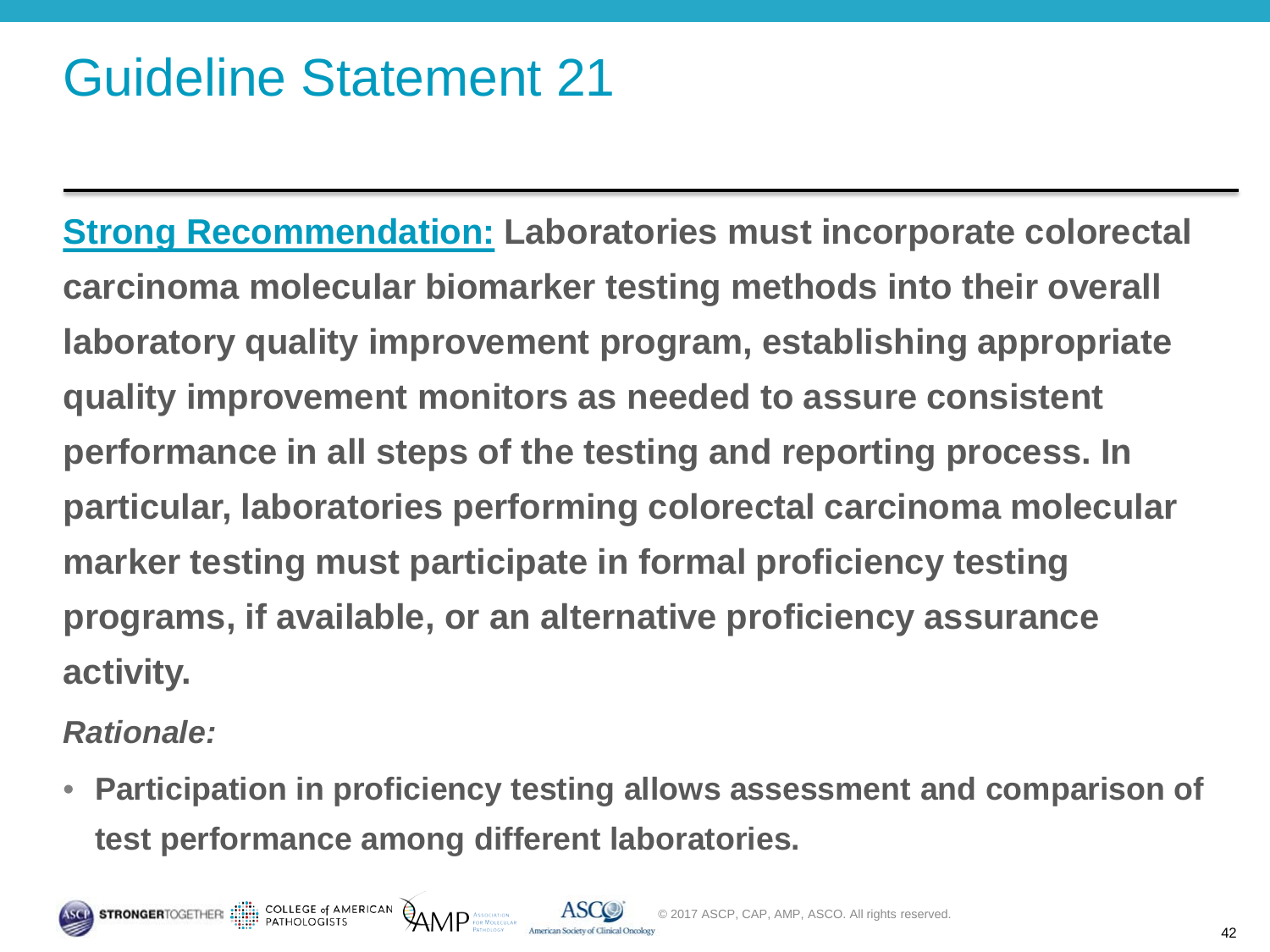#### Guideline Statement 21, continued

- **Proficiency testing (PT) allows for verification of accuracy and reliability of test results.**
- **PT is a requirement in the United States and similar requirements of external quality assurance are in place in other countries.**
- **In the absence of formal PT, laboratories may exchange specimens with other laboratories.**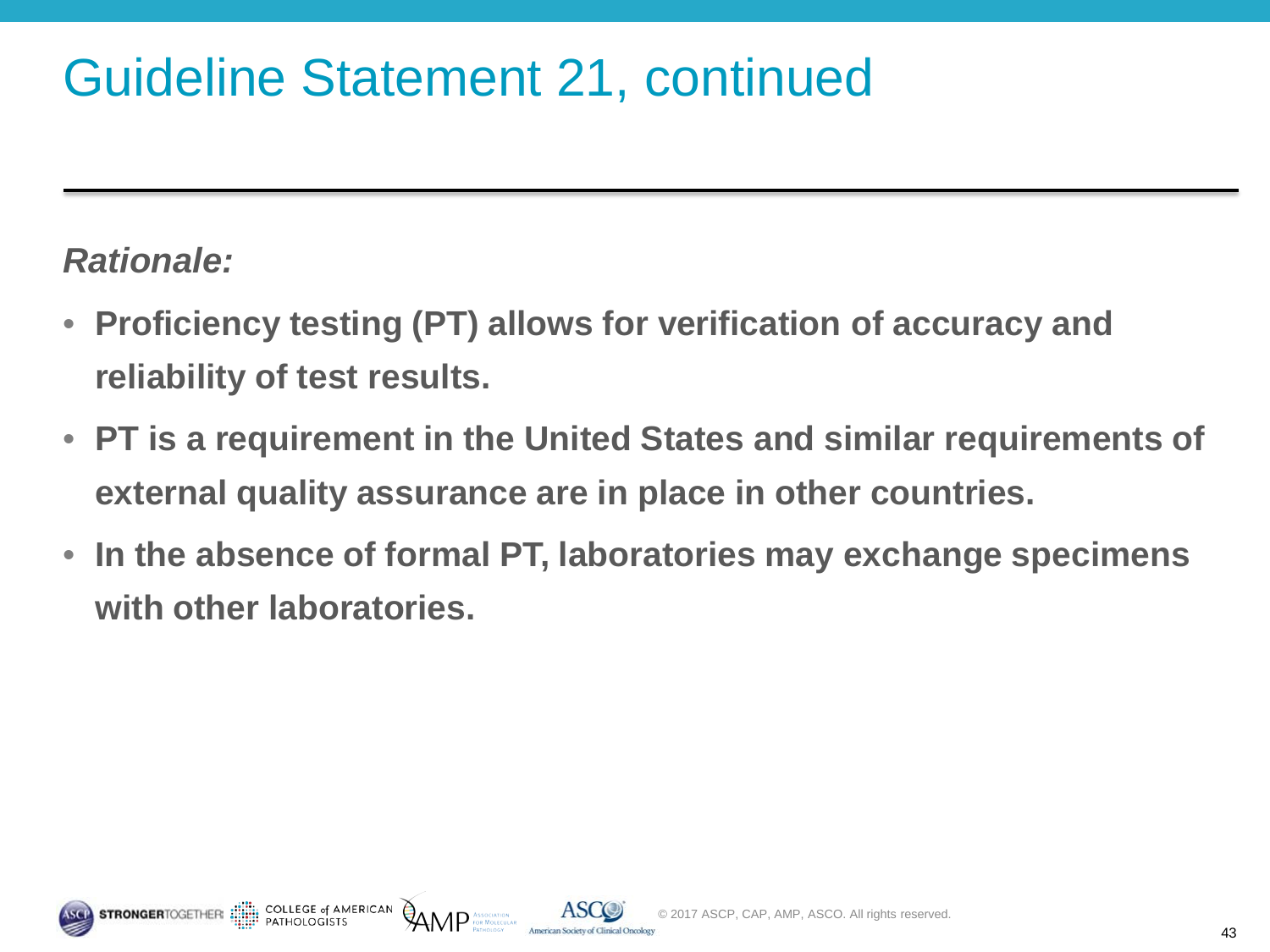## **Conclusions**

COLLEGE of AMERICAN AMP ASSOCIATION

- **Evidence supports mutational testing of specific genes in the EGFR signaling pathway, since they provide clinically actionable information for targeted therapy of CRC with anti-EGFR monoclonal antibodies.**
- **There is prognostic value in testing for MMR and**  *BRAF***.**
- **There is strong evidence of negative predictors of benefit (***KRAS, NRAS***) to anti-EGFR therapies.**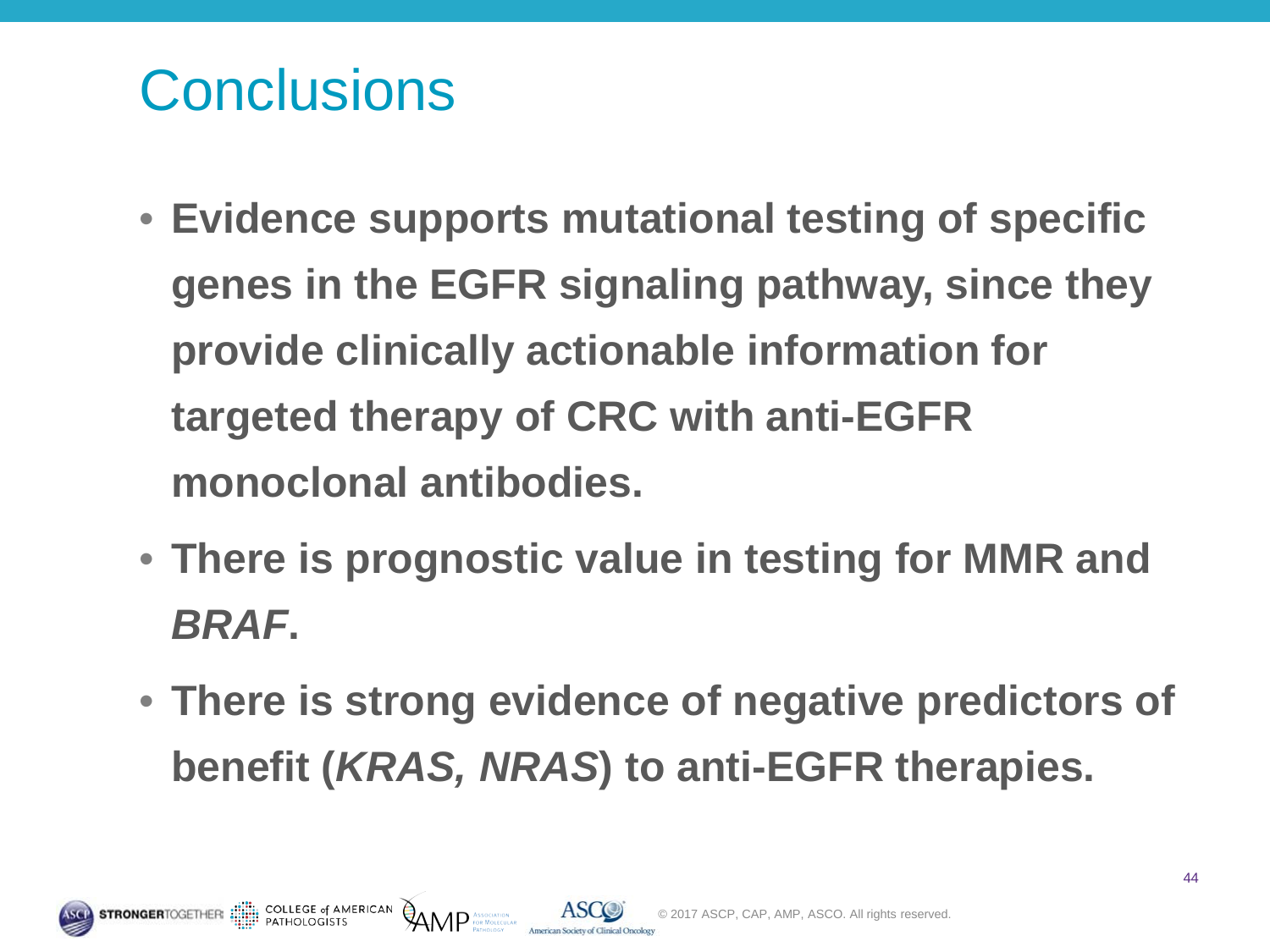### Conclusions, continued

- *BRAF* **is associated with poor outcomes for patients with advanced CRC.**
- **Laboratories must operationalize testing for molecular biomarkers (eg, assay selection, specimen selection, test ordering, turnaround times, external quality assurance) to ensure accuracy and timeliness of the diagnosis and therapy selection.**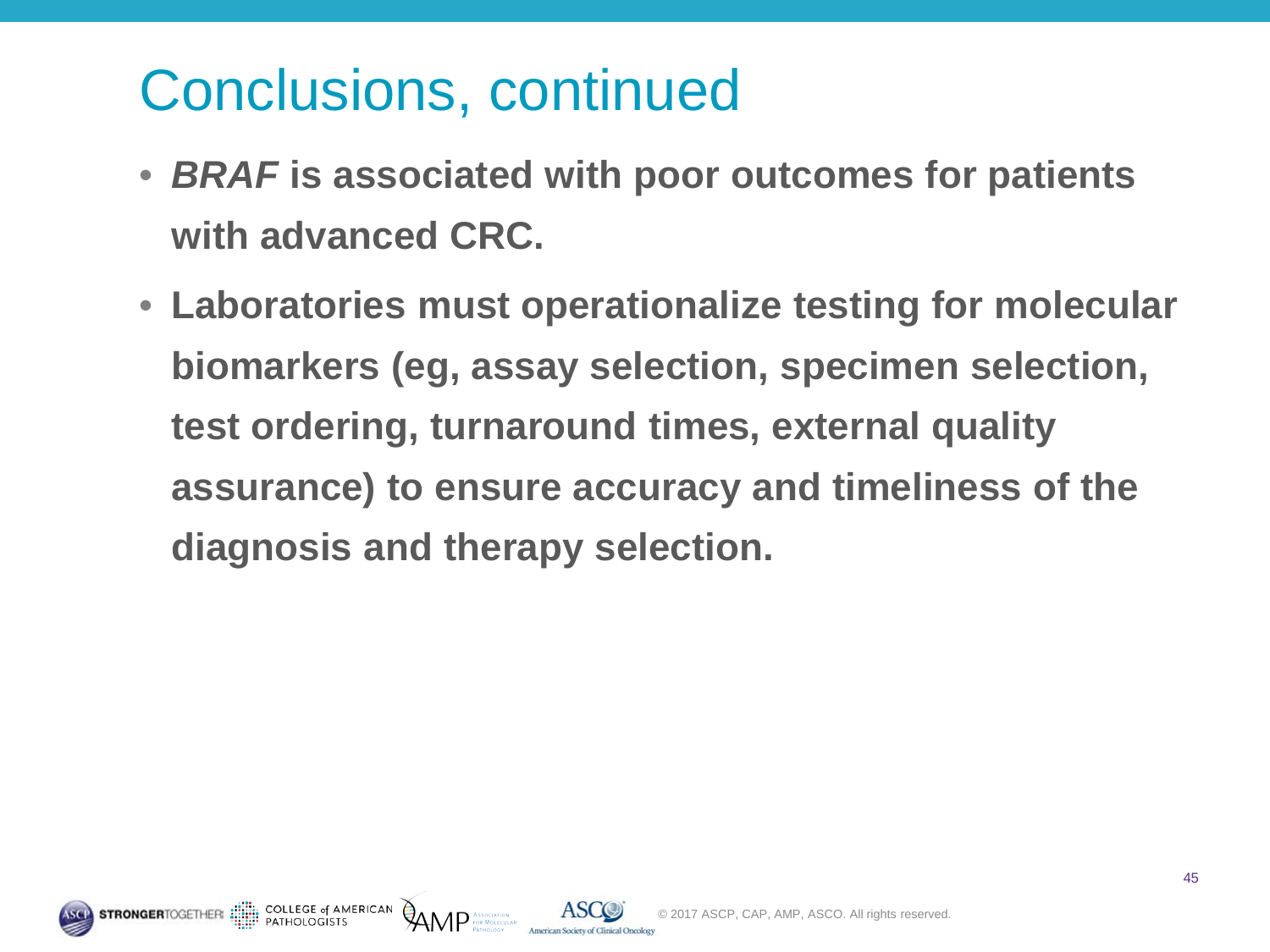#### Link to Guideline

**Molecular Markers for the Evaluation of Colorectal Cancer**

• **[http://www.archivesofpathology.org/doi/pdf/10.5858](http://www.archivesofpathology.org/doi/pdf/10.5858/arpa.2016-0554-CP) [/arpa.2016-0554-CP](http://www.archivesofpathology.org/doi/pdf/10.5858/arpa.2016-0554-CP)**